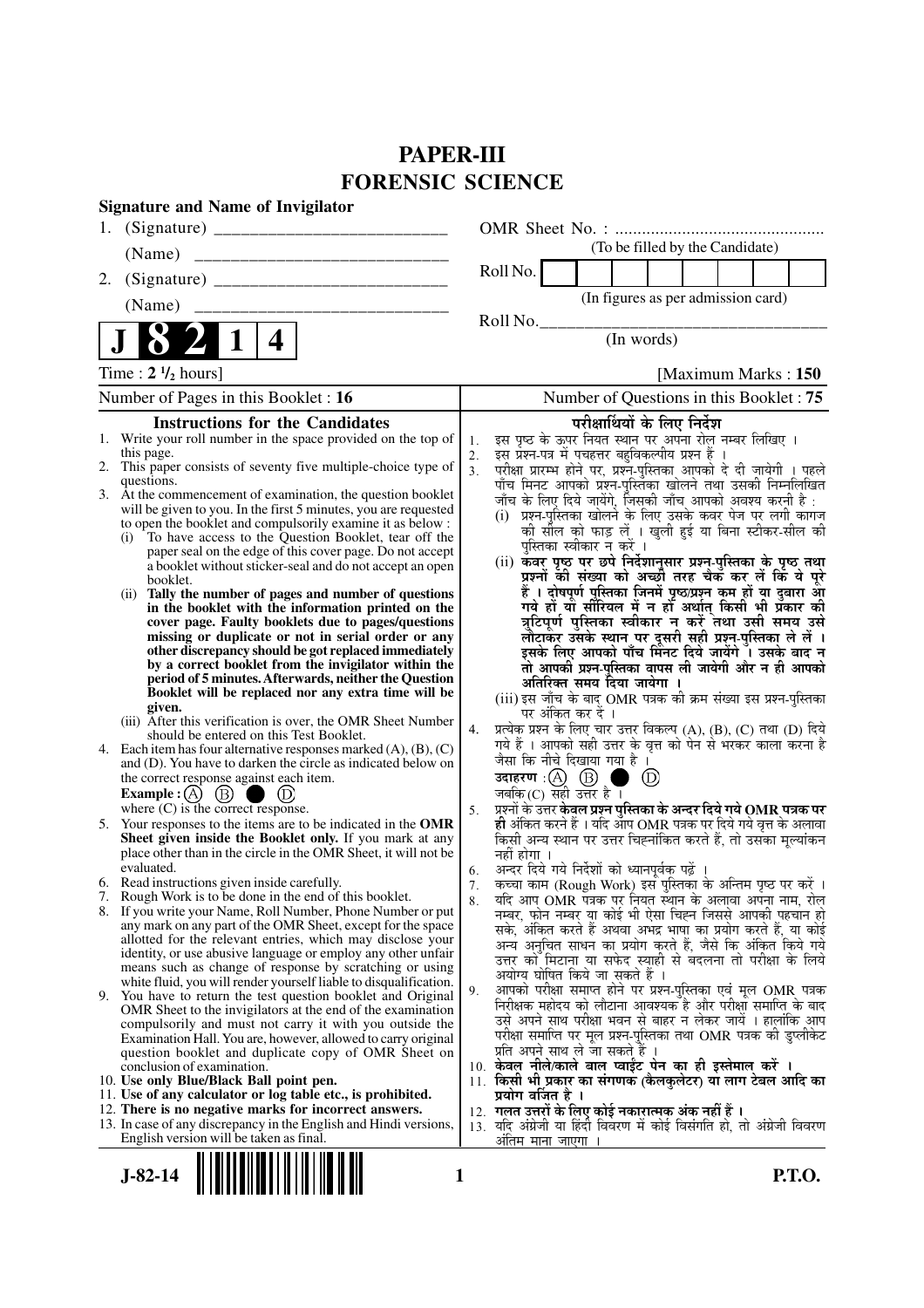### **FORENSIC SCIENCE Paper – III**

**Note :** This paper contains **seventy five (75)** objective type questions of **two (2)** marks each. **All** questions are compulsory.

- **1.** Which of the following is not a forensic application of Science ?
	- (A) Identification of a bag of tablets taken from a car when the driver is stopped for erratic driving.
	- (B) Identification of human remains through dental X-rays.
	- (C) Verifying the composition of an aspirin tablet before it leaves the factory.
	- (D) Determination of why a Ferris wheel crashed at an amusement park, killing three people.
- **2.** Police inquest is usually done in the following cases, except :
	- (A) Death by drowing
	- (B) Death in firearm shotting case
	- (C) Death in prison
	- (D) Death in road accident

### **3.** Match the following :

|                                 |               | $List-I$     |                      |     | $List-II$               |
|---------------------------------|---------------|--------------|----------------------|-----|-------------------------|
| a.                              |               | Chain of     |                      | i.  | It ensures the          |
|                                 |               | Custody      |                      |     | quality of a            |
|                                 |               |              |                      |     | laboratory or           |
|                                 |               |              |                      |     | facility.               |
|                                 |               |              | b. Accreditation ii. |     | It ensures the          |
|                                 |               |              |                      |     | quality of a            |
|                                 |               |              |                      |     | forensic                |
|                                 |               |              |                      |     | examiner.               |
|                                 |               |              | c. Certification     |     | iii. It is used to show |
|                                 |               |              |                      |     | whether or not a        |
|                                 |               |              |                      |     | crime has been          |
|                                 |               |              |                      |     | committed.              |
|                                 |               | d. Inceptive |                      |     | iv. It ensures the      |
|                                 |               | evidence     |                      |     | integrity of the        |
|                                 |               |              |                      |     | physical evidence.      |
|                                 | <b>Codes:</b> |              |                      |     |                         |
|                                 |               | a            | b                    | с   | d                       |
| (A)                             |               | iv           | $\mathbf{i}$         |     | iii                     |
| (B)                             |               | $\mathbf{i}$ | ii                   | iii | iv                      |
| (C)                             |               | iv           | ii                   | i   | iii                     |
| $\left( \left  \right. \right)$ |               | iii          | $\mathbf{i}$         | ii  | iv                      |

- **4.** Dowry death is included in the following section of the Indian Penal Code : (A) Sec. 304 A (B) Sec. 304 B
- **5.** The principle 'every contact leaves a trace' was given by

(C) Sec. 320 (D) Sec. 498 A

- (A) Osborn
- (B) Locard
- (C) Hans Gross
- (D) Paul Kirk
- **6.** Accreditation of Forensic Science laboratories in India is done by (A) ASCLD (B) DEA
	- (C) NABL (D) IAI
- **7.** The book 'Crime Investigation' was authored by
	- (A) Hans Gross
	- (B) Osterberg & O'Hara
	- (C) Soderman
	- (D) Paul Kirk
- **8.** Chromatic observation of an objective lens means
	- (A) Rays of different colours have a common focus
	- (B) Rays of different colours do not have a common focus
	- (C) Inner and outer area of the lens have common focus.
	- (D) Inner and outer area of the lens do not have common focus
- **9.** Nicol Prism is an essential part of the following microscope :
	- (A) Fluorescence Microscope
	- (B) Polarising Microscope
	- (C) Phase-contrast Microscope
	- (D) Transmission Electron Microscope
- Paper-III 3-82-14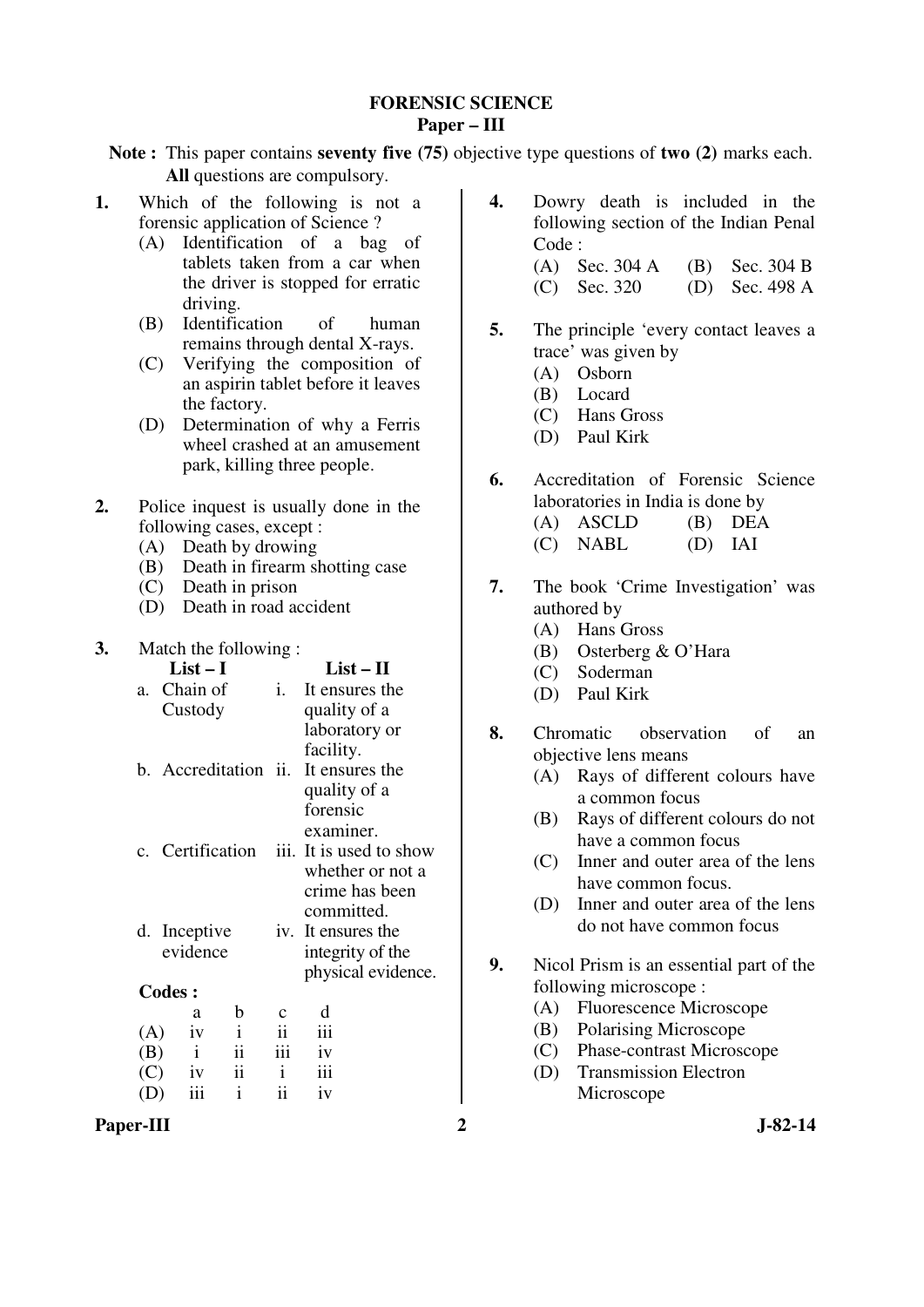# <u>न्यायिक विधि विज्ञान</u>

### ¯ÖÏ¿®Ö¯Ö¡Ö **– III**

सचना: इस प्रश्नपत्र में पचहत्तर (75) बह-विकल्पीय प्रश्न हैं । प्रत्येक प्रश्न के **दो (2)** अंक हैं । सभी प्रश्न अनिवार्य हैं ।

- **1.** ×®Ö´®Ö×»Ö×ÜÖŸÖ ´Öë ÃÖê ÛúÖî®Ö ÃÖÖ ×¾Ö–ÖÖ®Ö ÛúÖ फोरेन्सिक उपयोग नहीं है ?
	- $(A)$  किसी कार चालक को अनियंत्रित ढंग से चलाने के लिये रोकने पर उसके पास से प्राप्त थैली में कुछ दवा की गोलियों की पहचान ।
	- (B) दंत एक्स-रे द्वारा मानव अवशेष की पहचान ।
	- (C) फेक्टरी से निकलने के पर्व एस्पिरीन गोलियों की जाँच ।
	- (D) एक मनोरंजन पार्क में एक फेरिस व्हील के टूटने से तीन व्यक्तियों की मृत्यु होने पर उसके टूटने के कारणों की जाँच ।
- 2. निम्नलिखित को छोड़कर बाकी सभी में पुलिस इन्कवेस्ट की जाती है :
	- (A) इबने के कारण हई मृत्य
	- (B) आग्नेयास्त्र से हई मृत्यु के मामले में
	- (C) जेल में हई मृत्य
	- (D) सड़क दर्घटना में हई मृत्य
- **3.** निम्नलिखित को सुमेलित करें :

|                | <b>सूची – I</b><br>चेन ऑफ |               |                | सूची – II              |
|----------------|---------------------------|---------------|----------------|------------------------|
| a.             |                           |               | i.             | यह प्रयोगशाला या       |
|                | कस्टडी                    |               |                | सुविधाओं की            |
|                |                           |               |                | गुणवत्ता सुनिश्चित     |
|                |                           |               |                | करती है ।              |
| b.             | एक्रेडिटेशन               |               | ii.            | यह न्यायिक             |
|                |                           |               |                | विज्ञानी की गुणवत्ता   |
|                |                           |               |                | सुनिश्चित करती<br>है । |
|                | सर्टीफिकेशन               |               | iii.           | यह बताता है कि         |
| $\mathbf{c}$ . |                           |               |                | अपराध घटित हुआ         |
|                |                           |               |                | है अथवा नहीं ।         |
| d.             | इनसेप्टिव                 |               |                | iv. यह भौतिक साक्ष्य   |
|                | एवीडेन्स                  |               |                | की अविकलता             |
|                |                           |               |                | सुनिश्चित करती है ।    |
| कूट :          |                           |               |                |                        |
|                | a                         | $\mathbf b$   |                | $\mathbf d$            |
| (A)            | iv                        | $\mathbf{i}$  | $\ddot{\rm n}$ | iii                    |
| (B)            | $\mathbf{i}$              | $\mathbf{ii}$ | iii            | iv                     |
| (C)            | iv                        | ii            | $\mathbf{i}$   | iii                    |

 $(D)$  iii i ii iv

- 4. दहेज मृत्यु भारतीय दंड संहिता की निम्नलिखित धारा में शामिल है $\, \cdot \,$  $(A)$  धारा 304 A  $(B)$  धारा 304 B  $(C)$  धारा 320  $(D)$  धारा 498 A **5.** 'प्रत्येक सम्पर्क कोई चिन्ह छोड़ जाता है' यह कथन निम्नलिखित के द्वारा कहा गया :  $(A)$  ओसबार्न  $(B)$  लोकार्ड (C) हन्स ग्रॉस (D) पोल कर्क **6.** भारत में न्यायिक विज्ञान प्रयोगशाला को मान्यता (एक्रेडिटेशन) इनके द्वारा दी जाती है: (A) ASCLD (B) DEA (C) NABL (D) IAI 7. 'क्राइम इन्वेस्टिगेशन' नामक पुस्तक के लेखक हैं :  $(A)$  हन्स ग्रॉस (B) ऑस्टरबर्ग एवं ओ'हारा (C) सोडरमेन (D) पोल कर्क 8. ओब्जेक्टिव लेन्स के क्रोमेटिक विपथन का तात्पर्य $\hat{\mathbf{z}}$   $\cdot$  $(A)$  भिन्न वर्णों की किरणों का सर्वसामान्य  $\overline{u}$ फोकस होता है । (B) भिन्न वर्णों की किरणों का सर्वसामान्य  $\overline{u}$ फोकस नहीं होता है ।  $(C)$  लेन्स के अंदरुनी तथा बाहरी क्षेत्र का सर्वसामान्य फोकस होता है । (D) लेन्स के अंदरुनी तथा बाहरी क्षेत्र का सर्वसामान्य फोकस नहीं होता है । **9.** निम्नलिखित में से किस माइक्रोस्कोप का
- अनिवार्य भाग निकोल प्रिज्म है ?
	- $(A)$  प्रतिदीप्त माइक्रोस्कोप (सक्ष्मदर्शी)
	- (B) ध्रवण माइक्रोस्कोप
	- (C) चरण विपर्यास माइक्रोस्कोप
	- (D) संचरण इलैक्टोन माइक्रोस्कोप

**J-82-14 3 Paper-III**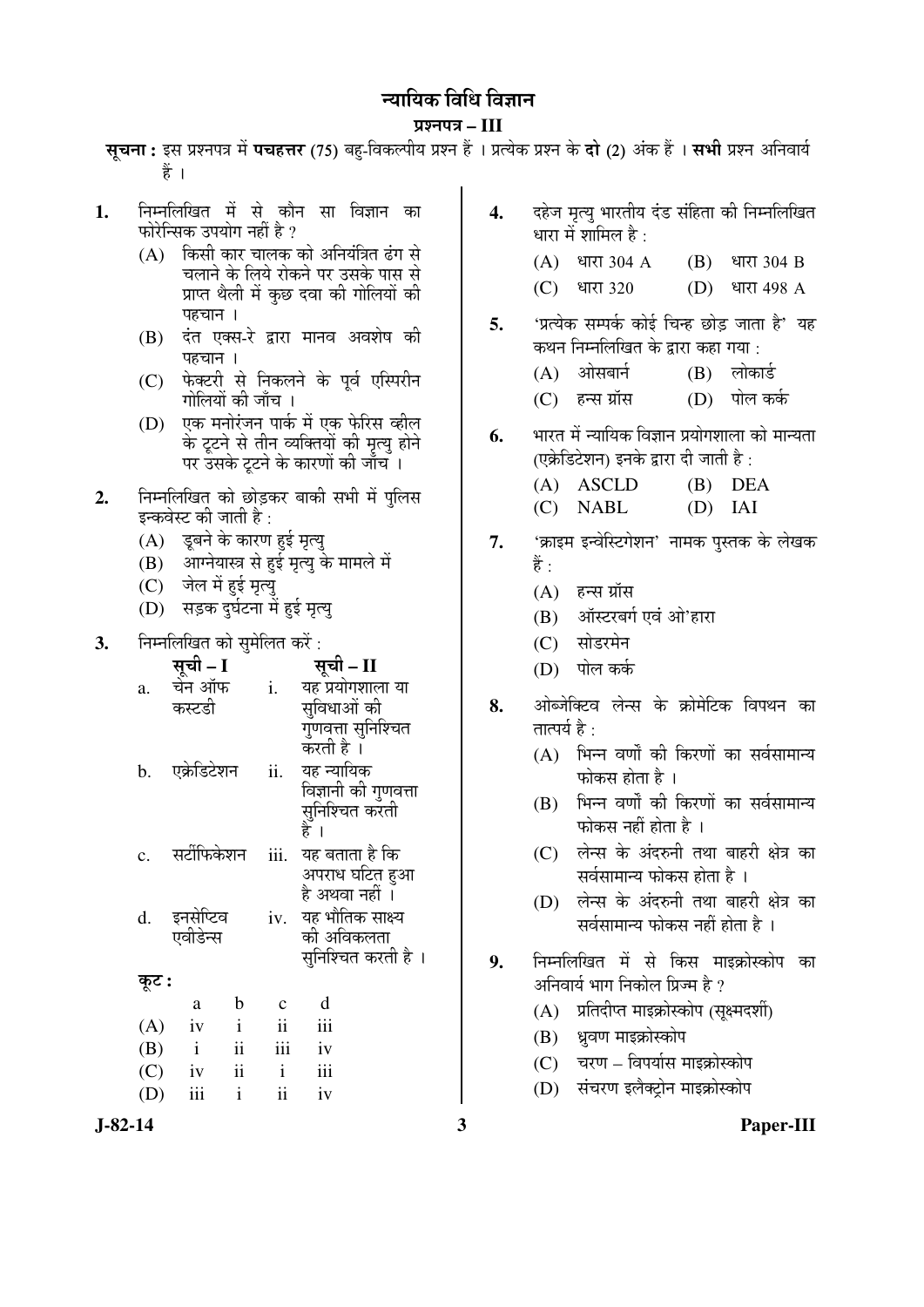- **10.** The photomultiplier tube is a combination of photoemissive cathode and \_\_\_\_\_\_\_\_.
	- (A) A chain of dynodes
	- (B) Photodiodes
	- (C) Photocathode-anode combination
	- (D) A grating
- **11.** Which of the following can be used as absorption filters ?
	- a. Gelatine b. Glass c. Metal d. Cardboard

- (A) a and b are correct
- (B) b and c are correct
- (C) a and c are correct
- (D) c and d are correct
- **12.** In a Golay pneumatic detector, the following is used as a measuring device :
	- (A) An alkali metal
	- (B) Evaporation of liquid
	- (C) Expansion of gas
	- (D) Temperature of resistor
- **13.** An important feature of NMR spectra is
	- (A) Electrical shift
	- (B) Physical shift
	- (C) Nuclear shift
	- (D) Chemical shift
- **14.** Which of the following is true for stereoisomers ?
	- (A) They are mirror images of each other.
	- (B) They have identical mass spectra.
	- (C) Both (A) and (B) are correct.
	- (D) Only (A) is correct.
- **15.** Which of the following are advantages of TLC ?
	- (A) Simple equipment
	- (B) Short development time
	- (C) Wide choice of stationary phase
	- (D) All of the above

**Paper-III 4 J-82-14**

- **16. Assertion (A) :** All solvents must be degassed before introducing  $\frac{1}{100}$  into the HPLC.<br>Reason (R) : Pres
	- **Reader 1** : Presence of gas in the solvent alter column alter column resolution.

# **Codes :**

- (A) Both (A) and (R) are correct.<br>(B) (A) is correct but (R)
- $(A)$  is correct but  $(R)$  is incorrect.
- (C) (A) is incorrect, but (R) is correct.
- (D) Both (A) and (R) are incorrect.
- **17.** Which of the following is a method for preservation of specimen's structures in scanning Electron Microscope ?
	- (A) Heating
	- (B) Immersing in wax  $(C)$  Freeze-etching
	- Freeze-etching
	- (D) Under high pressure
- **18.** Temperature in HPLC columns are regulated by<br>(A) Vacuu
	- (A) Vacuum pump<br>(B) Thermostat
	- (B) Thermostat
	- Detector
	- (D) Reservoirs
- **19.** If one of the parent is of blood type A and the other is type B, the sibling would have the following blood types :
	- $(A)$  AB<br> $(B)$  B
	- $(B)$  B<br>(C) O  $(C)$
	- (D) All of the above
- **20.** Who used Physiological traits for the first time to detect the deception ?<br>(A) Lombroso (B) McKen (B) McKenzie<br>(D) Keeler
	- $(C)$  Larson
- **21.** Match the following :
	- $List II$ a. Alpha Amylase Test i. blood clotting b. Nuclear Fast ii. seminal fluid
	- Red c. Brentamine fast blue B iii. Saliva
	- d. Thrombocytes iv. Sperm **Codes :**

|     | а   | b   | Ċ  | d   |
|-----|-----|-----|----|-----|
| (A) | iii | 11  | 1V |     |
| (B) | iv  | 11  |    | 111 |
| (C) | iii | 1V  | ii |     |
| (D) |     | 111 | 1V | ij  |
|     |     |     |    |     |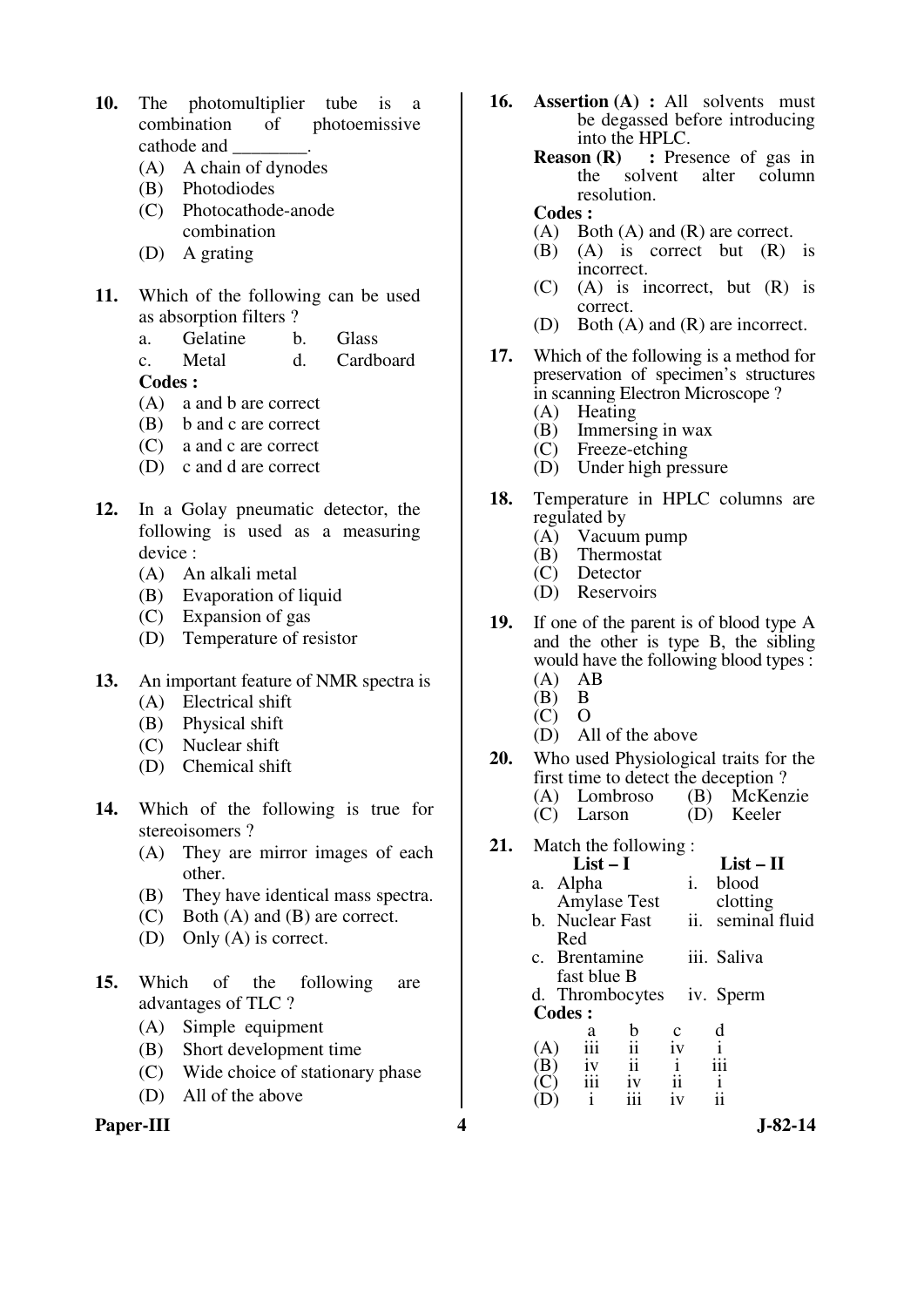10. फोटोमल्टीप्लायर ट्यूब फोटोएमिस्सिव केथोड और का मिश्रण है । (A) डाइनोड्स की श्रृंखला (B) फोटोडायोड्स (C) फोटोकैथोड-एनोड मिश्रण (D) ग्रेटिंग 11. अवशोषण फिल्टर के रूप में किसे उपयोग किया जा सकता है  $\overline{v}$ a. जिलेटिन b. ग्लास c. धात d. कार्डबोर्ड कोड : (A) a और  $b$  सही हैं ।  $(B)$  b और c सही हैं । (C) a और  $c$  सही हैं । (D)  $\int$   $c \cdot \frac{1}{2}$   $d \cdot \frac{1}{2}$   $d \cdot \frac{1}{2}$ 12. Tilor allard अभिज्ञापक में, निम्नलिखित में से किसे मापन तरीके के रूप में उपयोग किया जाता है  $\gamma$  $(A)$  क्षारीय धातु (B) तरल पदार्थ का वाष्पन  $(C)$  गैस का विस्तार (D) प्रतिरोधक का तापमान 13. **[**एन एम आर स्पैक्ट्रा की महत्त्वपूर्ण विशेषता है  $(A)$  विद्युत विस्थापन (B) भौतिक विस्थापन (C) आणविक विस्थापन (D) रासायनिक विस्थापन 14. निम्नलिखित में से कौन सा त्रिविम समावयवता के लिए सत्य है ? (A) वह एक दुसरे की दर्पण प्रतिमाएँ हैं । (B) उनका एकसमान मास स्पैक्ट़ा है । (C)  $(A)$  और  $(B)$  दोनों सही हैं । (D) केवल (A) सही है । 15. *टी.एल.सी.* के लाभ निम्नलिखित में से कौन से हें ? (A) सरल उपकरण (B) अल्प विकास समय (C) स्थैतिक चरण का विस्तृत विकल्प

(D) उपर्युक्त सभी



- 16. अभिकथन (A) : सभी घुलनशील पदार्थों को एच पी एल सी में लाने से पहले गैस मक्त करना चाहिए । **कारण (R) :** घुलनशील पदार्थों या
	- विलायकों में गैस की उपस्थिति स्तम्भ विभेदन को बदल देती है ।
	- कोड ·
		- (A)  $(A)$  और  $(R)$  दोनों सही हैं।
		- $(B)$   $(A)$  सही है, परन्तु  $(R)$  गलत है।
		- (C)  $(A)$  गलत है, परन्तु (R) सही है।
	- (D) (A) और (R) दोनों गलत हैं ।
- 17. इलैक्ट्रोन माइक्रोस्कोप का क्रमवीक्षण करने में निदर्श की संरचनाओं का परिरक्षण करने के लिए कौन सी पद्धति है ?
	- $(A)$  तापीकरण
	- (B) मोम में डुबोना
	- (C) फ्रीज़-एचिंग
	- (D) उच्च दाब के अन्दर
- 18. एच पी एल सी स्तम्भों में तापमान का विनियमन निम्नलिखित के द्वारा होता है :<br>(A) वैक्यम पम्प (B) थर्मोस्टेट
	- $(A)$  वैक्यम पम्प
	- (C) डिटेक्टर(संसुचक) (D) रिजर्वायर
- 19. यदि एक अभिभावक का रक्त समूह A है और दसरे का टाईप B है. तो बच्चों के रक्त समह का प्रकार होगा :
	- (A) AB (B) B
	- $(C)$  O  $(D)$  उपर्युक्त सभी
- 20. छल का पता लगाने के लिए किसने सर्वप्रथम शारीरिक गणों का उपयोग किया था ?
	- (A) लोम्ब्रोसो (B) मैकेन्जी (C) लारसन (D) कीलर
	-
- **21.** निम्नलिखित को सुमेलित करें :
	- ÃÖæ"Öß  **I** ÃÖæ"Öß  **II**
- a. अल्फा एमाइलेज परीक्षण i. रक्त का थक्का बनना b. न्यूक्लियर फास्ट रैड ii. शुक्रीय तरल c. ब्रेंटामाइन फास्ट ब्लू बी iii. लार d. थ्रोम्बोसाइट्स iv. शुक्राण् <u>कोड :</u> a b c d (A) iii ii iv i (B) iv ii i iii<br>(C) iii iv ii i  $(C)$  iii iv ii i<br> $(D)$  i iii iv ii
- 

 $(D)$ 

**J-82-14 5 Paper-III**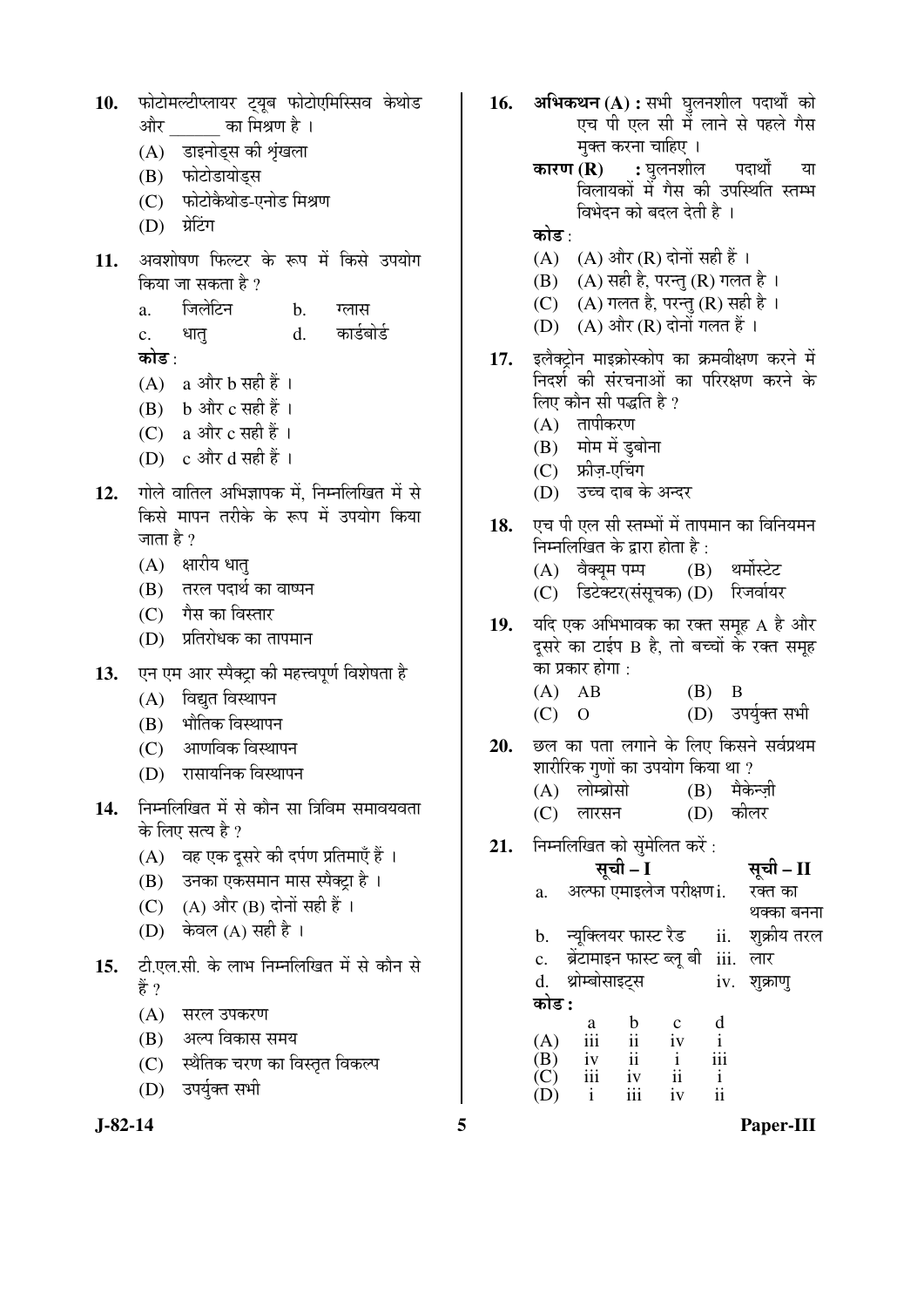- **22.** Leukocytes are primarily involved in
	- (A) Transporting oxygen to cells
	- (B) Immune system
- (C) Transporting  $CO_2$  to cells
- (D) Taking away  $CO_2$  from cells
- **23.** The following proteins markers are found in human sperm :
	- a. Amylase
	- b. Peptidase C
	- c. Transferrin
	- d. Sperm diaphorase
	- **Codes :**
	- $(A)$  a and b  $(B)$  c and d
	- $(C)$  b and d  $(D)$  a and c
- **24. Assertion (A) :** Saliva is produced in the mouth for the preliminary digestion of food.
	- **Reason (R) :** Alpha-amylase, an enzyme in saliva helps to break down starches in food.

- (A) Both (A) and (R) are correct.
- (B) Both (A) and (R) are incorrect.
- $(C)$  (A) is correct, but  $(R)$  is incorrect.
- (D) (A) is incorrect but (R) is correct.
- **25. Assertion (A) :** Blood flows more slowly than water.
	- **Reason (R) :** Blood is more viscous than water.

## **Codes :**

- (A) Both (A) and (R) are correct.
- (B) Both (A) and (R) are incorrect.
- (C) (A) is correct and (R) is incorrect.
- (D) (A) is incorrect and (R) is correct.
- **26.** These are the presumptive tests for blood stains, except
	- (A) Leucomalachite Green (LMG)
	- (B) Phenolphthalein
	- (C) Periodic Acid Schiff
	- (D) Tetramethylbenzidine (TMB)

### Paper-III 6 J-82-14

- **27.** Typical standard kerosene has relative density of at 15 °C. (A) 0.68 to 0.70 (B) 0.78 to 0.82 (C) 0.82 to 0.87 (D) 0.90 to 0.92
- **28.** Hydrocyanic acid is tested by which of the following methods :
	- (A) Ferric Chloride test
	- (B) Libermann's test
	- (C) Nessler's reagent test
	- (D) Prussian Blue test

### **29.** Match the following :

|               | $List-I$      |              |             | $List-II$           |
|---------------|---------------|--------------|-------------|---------------------|
|               | (Vegetable    |              |             | (Active             |
|               | Poison)       |              |             | <b>Principles</b> ) |
| $a_{-}$       | Nux Vomica    |              | i.          | Papaverine          |
|               | b. Opium      |              | ii.         | Abrin               |
|               | c. Dhatura    |              |             | iii. Brucine        |
|               | d. Abrus      |              |             | iv. Atropine        |
|               | Precatories   |              |             |                     |
| <b>Codes:</b> |               |              |             |                     |
|               | a             | b            | $\mathbf c$ | d                   |
| (A)           | $\mathbf{ii}$ | $\mathbf{i}$ | iv          | ii                  |
| (B)           | iv            | iii          | ii          | $\mathbf{i}$        |
| (C)           | iii           | i            | iv          | ii                  |
|               | ii            | iv           | i           | 111                 |

- **30.** Which of the following symptom is more prominent in Dhatura poisoning ? (A) Convulsions (B) Paralysis (C) Dilirium (D) Coma
- **31.** Fijiwara test is done to detect the presence of
	- (A) Chloroform
	- (B) Methanol
	- (C) Acetone
	- (D) Acetaldehyde
- **32.** Which of the following term is used to describe the dose of a drug required to kill 50% population under study ?

| $(A)$ ED 99 | $(B)$ ED 50 |
|-------------|-------------|
| $(C)$ LD 50 | $(D)$ LD 1  |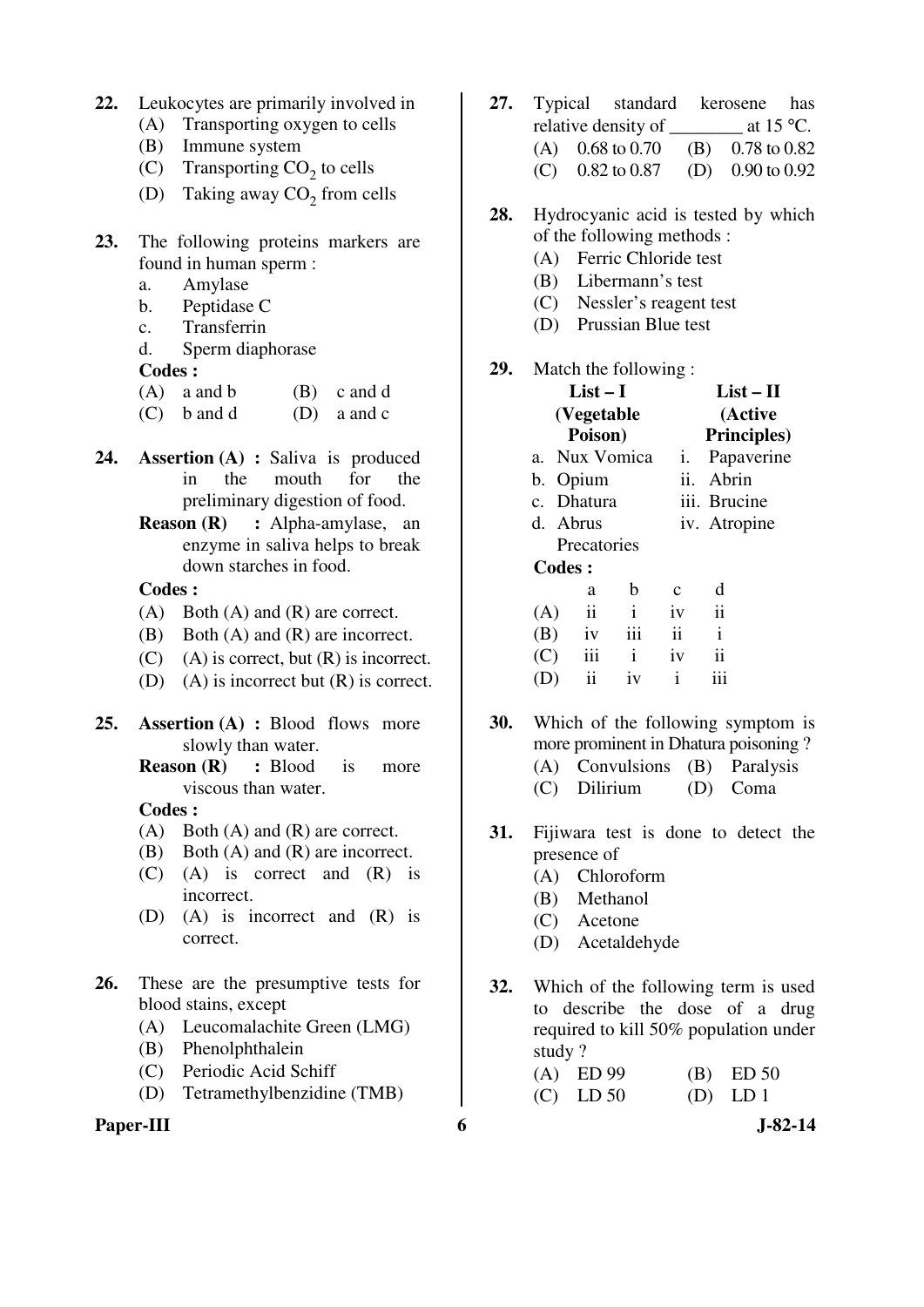- 22. लकोसाइट्स मुख्यत: निम्नलिखित में अंत:ग्रस्त होते हैं $\cdot$ 
	- $(A)$  कोशिकाओं तक ऑक्सीजन ले जाने में
	- (B) प्रतिरक्षण प्रणाली में
	- (C) कोशिकाओं तक  $CO<sub>2</sub>$ ले जाने में
- (D)  $\,$  कोशिकाओं से  $\rm CO}_{2}$  ले जाने में
- 23. मानवीय शक्राण में निम्नलिखित प्रोटीन चिन्हक (या मार्कर्*स*) पाए जाते हैं : a. एमाइलेज b. पेप्टीडेस सी c. ट्रांसफेरिन d. स्पर्म डायफोरेस कोड :  $(A)$  a  $\operatorname{aff} b$   $(B)$  c  $\operatorname{aff} d$ 
	- $(C)$  b और d  $(D)$  a और c
- **24. अभिकथन (A) :** भोजन के प्रारम्भिक पाचन के लिए मुँह में लार उत्पन्न होती है ।
	- **कारण (R) :** लार में विद्यमान एनजाइम अल्फा-एमाइलेज भोजन के स्टार्च (निशास्ते) को खंडित करने में सहायता करता है ।

### कोड :

- $(A)$   $(A)$  और  $(R)$  दोनों सही हैं।
- $(B)$   $(A)$  और  $(R)$  दोनों गलत हैं।
- $(C)$   $(A)$  सही है परन्तु  $(R)$  गलत है।
- $(D)$   $(A)$  गलत है परन्त  $(R)$  सही है ।
- **25. अभिकथन (A) :** जल की अपेक्षा रक्त ज्यादा धीमे बहता है ।
	- **कारण (R) :** जल की अपेक्षा रक्त ज्यादा श्यान होता है ।

कोड :

- $(A)$   $(A)$  और  $(R)$  दोनों सही हैं ।
- $(B)$   $(A)$  और  $(R)$  दोनों गलत हैं।
- (C)  $(A)$  सही है और  $(R)$  गलत है।
- (D)  $(A)$  गलत है और  $(R)$  सही है।
- 26. रक्त के धब्बों के लिए आनुमानिक परीक्षण निम्नलिखित हैं, सिवाय
	- (A) ल्यूकोमाला साइट ग्रीन (LMG)
	- (B) फेनोलफ्थेलीन
	- (C) आवर्ती अम्ल शिफ
	- (D) टेट्रामेथाइल बेंजीडाइन (टी एम बी)

- 27. प्रारुपिक मानक किरोसीन का 15 °C पर का सापेक्ष घनत्व होता है ।
	- (A)  $0.68$  से लेकर 0.70
	- (B) 0.78 से लेकर 0.82
	- (C) 0.82 से लेकर 0.87
	- (D) 0.90 से लेकर 0.92
- 28. निम्नलिखित में से किस पद्धति के द्वारा हाइडोसायनिक एसिड का परीक्षण किया जाता है ?
	- (A) फैरिक क्लोराइड परीक्षण
	- (B) लाइबरमैन परीक्षण
	- (C) नैसलर रिएजेंट परीक्षण
	- (D) प्रशियन नीला परीक्षण (ब्लू टेस्ट)
- **29.** निम्नलिखित का मिलान करें :

|     |          |            | सूची – I                                |                | सूची – II |                                      |  |
|-----|----------|------------|-----------------------------------------|----------------|-----------|--------------------------------------|--|
|     |          |            |                                         |                |           | (वनस्पति विष) (सक्रिय सिद्धान्त)     |  |
|     |          |            |                                         |                |           | a. नक्स वोमिका (कुचला) i. पेपैवेरीन  |  |
|     |          | b. अफीम    |                                         |                |           | ii. एब्रीन                           |  |
|     | c. धतूरा |            |                                         |                |           | iii. ब्रूसीन                         |  |
|     |          |            |                                         |                |           | d. एबरस प्रीकेटोरिअस iv. एट्रोपीन    |  |
|     |          | (रत्ती)    |                                         |                |           |                                      |  |
|     | कोड :    |            |                                         |                |           |                                      |  |
|     |          | a          | $\mathbf{b}$                            | $\mathbf{c}$ d |           |                                      |  |
|     |          |            | $(A)$ ii iv ii                          |                |           |                                      |  |
|     |          |            | $(B)$ iv iii ii i                       |                |           |                                      |  |
|     |          |            | $(C)$ iii i iv ii                       |                |           |                                      |  |
|     |          |            | (D) ii iv $i$                           |                | iii       |                                      |  |
| 30. |          |            |                                         |                |           | निम्नलिखित में से कौन सा लक्षण धतूरा |  |
|     |          |            | विषाक्तता में ज्यादा सुव्यक्त रहता है ? |                |           |                                      |  |
|     |          | (A) ऐंठन   |                                         |                |           |                                      |  |
|     |          | $(B)$ लकवा |                                         |                |           |                                      |  |
|     |          |            | (C) उन्माद (डिलिरिॲम)                   |                |           |                                      |  |

- (D) सम्मर्छा (कोमा)
- 31. फ्यूज़ीवारा परीक्षण निम्नलिखित की उपस्थिति जानने के लिए किया जाता है
	- (A) क्लोरोफोर्म (B) मैथानोल
	- (C) ऐसीटोन (D) ऐसिटाल्डीहाईड
- 32. अध्ययनार्थ जनसंख्या के 50% को मारने के लिए आवश्यक दवा की खुराक को स्पष्ट करने के लिए किस शब्द का उपयोग किया जाता है ?
	- (A) ED 99 (B) ED 50 (C) LD 50 (D) LD 1
- **J-82-14 7 Paper-III**
-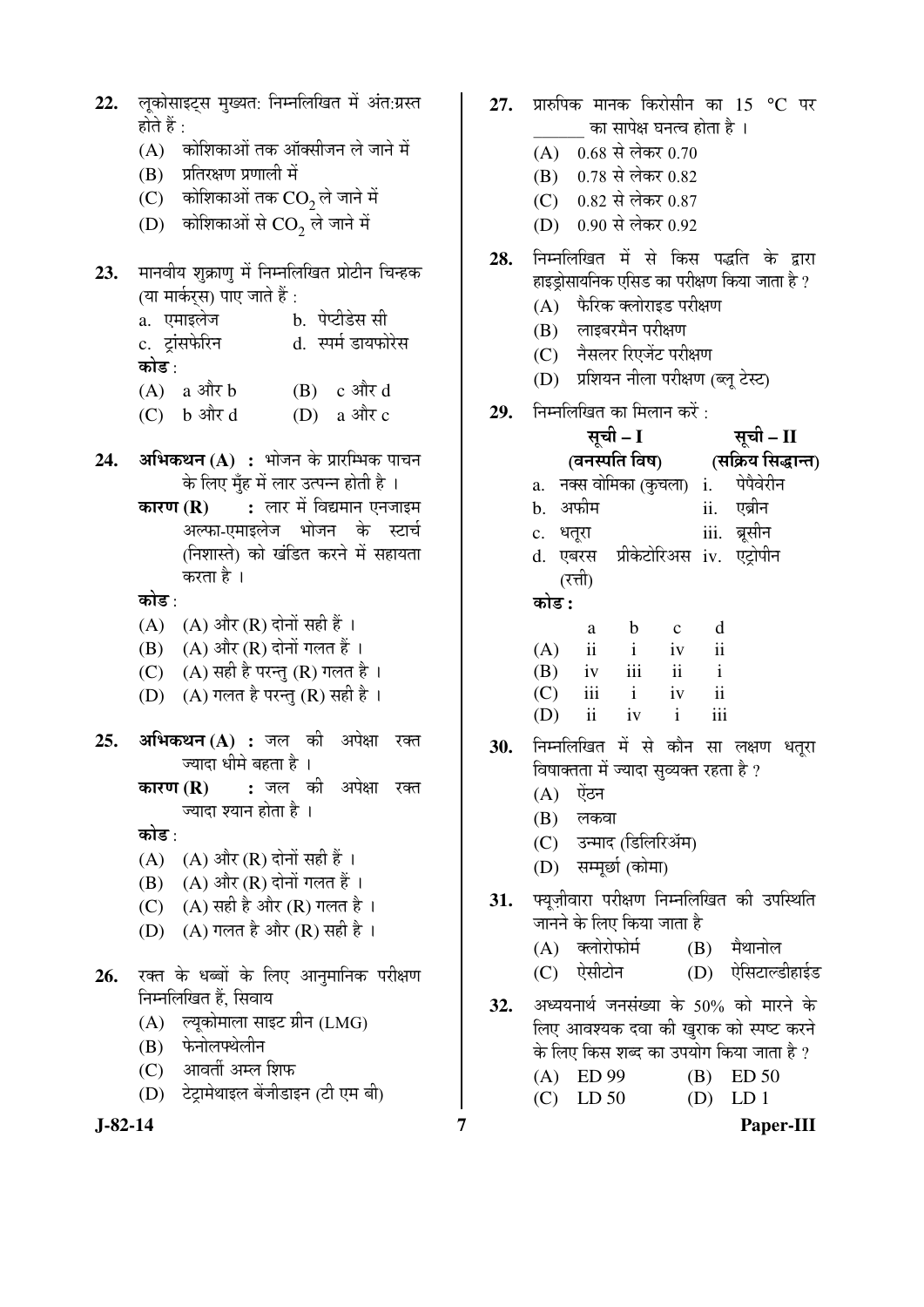| 33. |  |  | Sludge are symptoms produced by |
|-----|--|--|---------------------------------|
|-----|--|--|---------------------------------|

- (A) Organochloro compounds
- (B) Carbamates
- (C) Organophosphorous compounds
- (D) Barbiturates
- **34.** The book entitled "Hatcher's Notebook" is related to
	- (A) Forensic Toxicology
	- (B) Forensic Ballistics
	- (C) Forensic Medicine
	- (D) Forensic Psychiatry
- **35.** Terminal velocity of falling 9 mm gun projectile is about
	- (A) 170 ft/sec (B) 190 ft/sec
	- (C) 219 ft/sec (D) 235 ft/sec
- **36.** Match the following :

|     |              |                          | $\mathbf{i}$ .                                                   | Incinerating        |                                                            |
|-----|--------------|--------------------------|------------------------------------------------------------------|---------------------|------------------------------------------------------------|
|     |              |                          |                                                                  | high explosive      |                                                            |
|     |              |                          |                                                                  | Semi smokeless      |                                                            |
|     |              |                          |                                                                  | powder              |                                                            |
|     |              |                          |                                                                  |                     |                                                            |
|     |              |                          |                                                                  | propellant          |                                                            |
|     |              |                          |                                                                  | powder              |                                                            |
|     |              |                          |                                                                  |                     |                                                            |
|     |              |                          |                                                                  | explosive           |                                                            |
|     |              |                          |                                                                  |                     |                                                            |
|     | a            | b                        | C                                                                | d                   |                                                            |
| (A) | iii          | iv                       | $\mathbf{i}$                                                     | $\ddot{\mathbf{i}}$ |                                                            |
| (B) | $\mathbf{i}$ | iii                      | ii -                                                             | iv                  |                                                            |
| (C) |              | ii                       | $\mathbf{i}$                                                     | iv                  |                                                            |
|     |              | b. PETN<br><b>Codes:</b> | List $-1$<br>a. Cordite<br>c. Lead Azide<br>d. Lesmoke<br>powder |                     | $List - II$<br>ii.<br>iii. Smokeless<br>iv. Secondary high |

- (D) ii iii iv i
- **37.** The following terms are related to the manufacturing of firearms, except
	- (A) Luger
	- (B) Macy
	- (C) Smith and Weisen
	- (D) Colt
- **38.** Boxer primer is a primer fitted
	- (A) Without an avil
	- (B) In the form of pin
	- (C) With an anvil in it
	- (D) None of the above
- **Paper-III 8 J-82-14**
- **39.** In degressive powders
	- (A) The volume of gas produced decreases with the burning of powder.
	- (B) The volume of gas produced increases with the burning of powder.
	- (C) No change in the volume of gas produced with the burning of powder.
	- (D) All of the above
- **40.** The true blond and red hair owe their colour to the presence of which pigment ?
	- (A) Melanin
	- (B) Trichosiderins
	- (C) Aureolin
	- (D) Vermilion
- **41.** The air spaces interspersed in the cortex are called as
	- (A) Melanin
	- (B) Cortical fusi
	- (C) Keratinized cells
	- (D) Pigmentation
- **42.** Primordial, lanugo, vellus and terminal are types of
	- (A) Animal hair
	- (B) Human hair
	- (C) Natural fibers
	- (D) Synthetic fibers

#### **43.** Match the following : **List – I**

|     |               | List $-$ I   |              | List – H           |                  |  |  |  |  |
|-----|---------------|--------------|--------------|--------------------|------------------|--|--|--|--|
|     |               | (Fiber)      |              | (Source of Origin) |                  |  |  |  |  |
|     | a. Sisal      |              | i.           | Animal             |                  |  |  |  |  |
|     |               | b. Mohair    |              |                    | ii. Regenerated  |  |  |  |  |
|     |               |              |              |                    | cellulose        |  |  |  |  |
|     |               | c. Teflon    |              |                    | iii. Vegetable   |  |  |  |  |
|     |               | d. Rayon     |              |                    | iv. Fluorocarbon |  |  |  |  |
|     | <b>Codes:</b> |              |              |                    |                  |  |  |  |  |
|     |               | a            | b            | с                  | d                |  |  |  |  |
| (A) |               | $\mathbf{i}$ | ii           | iii                | iv               |  |  |  |  |
| (B) |               | iv           | $\mathbf{i}$ | $\mathbf{ii}$      | iii              |  |  |  |  |
| (C) |               | iii          | $\mathbf{i}$ | iv                 | $\overline{11}$  |  |  |  |  |
|     |               | ii           | i            | iv                 | iii              |  |  |  |  |
|     |               |              |              |                    |                  |  |  |  |  |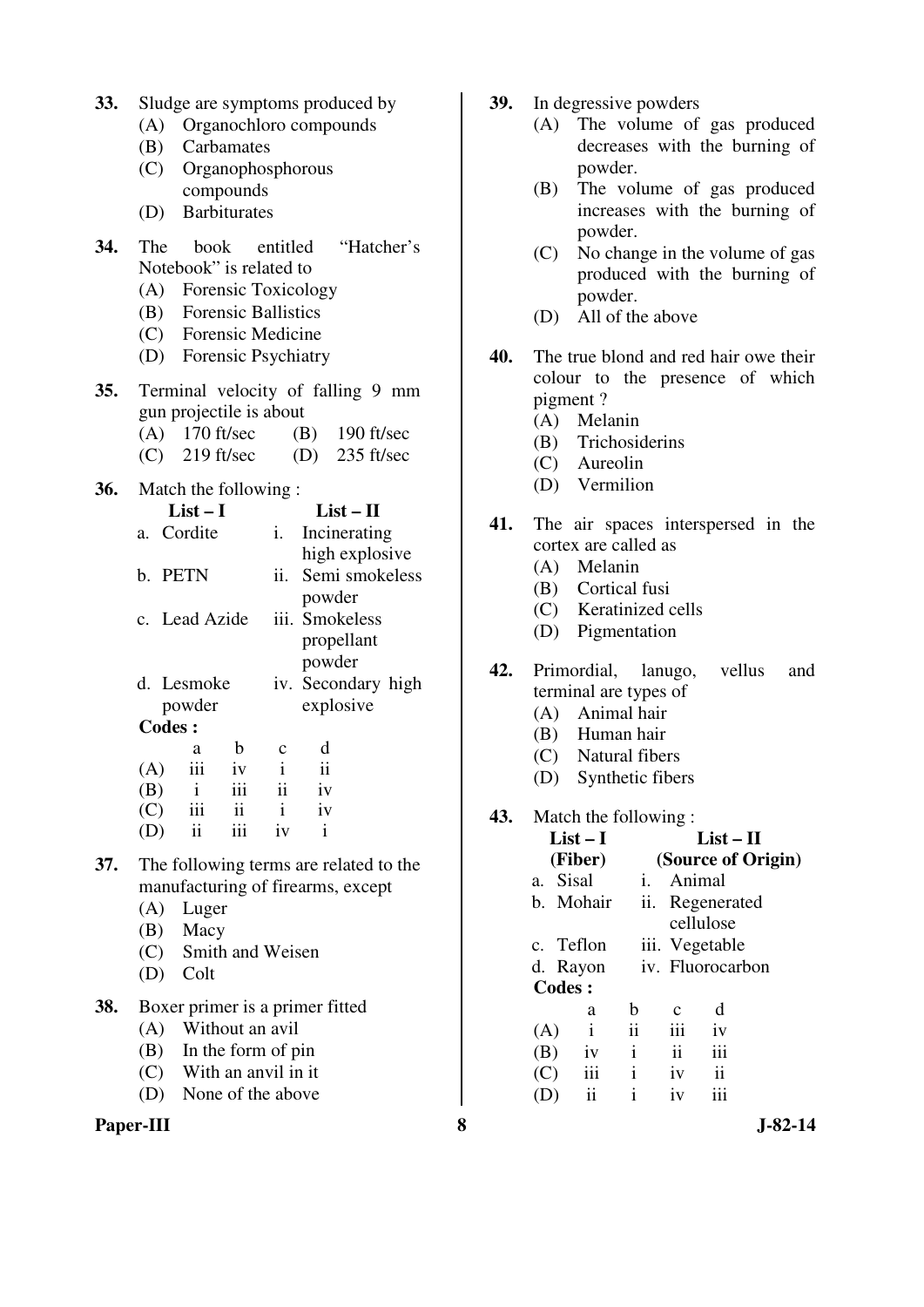| <b>33.</b> | स्लज (आपंक) के लक्षण निम्नलिखित के द्वारा                                       |  |  |  |  |  |  |  |  |  |
|------------|---------------------------------------------------------------------------------|--|--|--|--|--|--|--|--|--|
|            | उत्पन्न होते हैं :                                                              |  |  |  |  |  |  |  |  |  |
|            | (A) ऑर्गनोक्लोरो यौगिक                                                          |  |  |  |  |  |  |  |  |  |
|            | (B) कार्बामेट्स                                                                 |  |  |  |  |  |  |  |  |  |
|            | (C) ऑर्गेनोफॉस्फोरस यौगिक                                                       |  |  |  |  |  |  |  |  |  |
|            | (D) बार्बिट्यूरेट्स                                                             |  |  |  |  |  |  |  |  |  |
|            | 34. 'हैचर नोटबुक' नामक पुस्तक किससे                                             |  |  |  |  |  |  |  |  |  |
|            | सम्बन्धित है ?                                                                  |  |  |  |  |  |  |  |  |  |
|            | (A) न्यायवैधिक विषविज्ञान                                                       |  |  |  |  |  |  |  |  |  |
|            | (B) न्यायवैधिक आग्नेय अस्त्र विज्ञान                                            |  |  |  |  |  |  |  |  |  |
|            | (C) न्यायवैधिक चिकित्साशास्त्र                                                  |  |  |  |  |  |  |  |  |  |
|            | (D) न्यायवैधिक मनोविकार विज्ञान                                                 |  |  |  |  |  |  |  |  |  |
| 35.        | गिरते हुए 9 मि.मि. बन्दूक प्रक्षेपक का अन्तिम                                   |  |  |  |  |  |  |  |  |  |
|            | वेग लगभग होता है :                                                              |  |  |  |  |  |  |  |  |  |
|            | (A) 170 फुट/से. (B) 190 फुट/से.                                                 |  |  |  |  |  |  |  |  |  |
|            | (C) 219 फुट/से. (D) 235 फुट/से.                                                 |  |  |  |  |  |  |  |  |  |
|            | 36. निम्नलिखित को सुमेलित करें:                                                 |  |  |  |  |  |  |  |  |  |
|            | सूची – I सूची – II                                                              |  |  |  |  |  |  |  |  |  |
|            | a. कोर्डाइट<br>i.     भस्म कर देने                                              |  |  |  |  |  |  |  |  |  |
|            | वाला उच्च                                                                       |  |  |  |  |  |  |  |  |  |
|            | विस्फोटक                                                                        |  |  |  |  |  |  |  |  |  |
|            | ii. अर्द्ध धूम्रविहीन<br>b. पी इ टी एन                                          |  |  |  |  |  |  |  |  |  |
|            | पाउडर                                                                           |  |  |  |  |  |  |  |  |  |
|            | c. लेड एजाइड iii. ध्रूम्रविहीन                                                  |  |  |  |  |  |  |  |  |  |
|            | प्रणोदक पाउडर                                                                   |  |  |  |  |  |  |  |  |  |
|            | d. लेस्मोक पाउडर iv. द्वितीयक उच्च                                              |  |  |  |  |  |  |  |  |  |
|            | विस्फोटक                                                                        |  |  |  |  |  |  |  |  |  |
|            | कोड :                                                                           |  |  |  |  |  |  |  |  |  |
|            | $b \quad c$<br>d<br>a<br>iii                                                    |  |  |  |  |  |  |  |  |  |
|            | (A)<br>iv<br>$\mathbf{i}$<br>$\overline{\mathbf{u}}$<br>iii ii<br>$(B)$ i<br>iv |  |  |  |  |  |  |  |  |  |
|            | iii<br>$ii$ $i$<br>(C)<br>iv                                                    |  |  |  |  |  |  |  |  |  |
|            | iii<br>ii<br>iv<br>(D)<br>$\mathbf{i}$                                          |  |  |  |  |  |  |  |  |  |
| 37.        | निम्नलिखित शब्द आग्नेय अस्त्रों के विनिर्माण                                    |  |  |  |  |  |  |  |  |  |
|            | से सम्बन्धित हैं, सिवाय :                                                       |  |  |  |  |  |  |  |  |  |
|            | (B) मेसी<br>(A) लूगर                                                            |  |  |  |  |  |  |  |  |  |
|            | (C) स्मिथ एवं वीसेन (D) कोल्ट                                                   |  |  |  |  |  |  |  |  |  |
| 38.        | बाक्सर प्राइमर वो प्राइमर है जो निम्नलिखित है:                                  |  |  |  |  |  |  |  |  |  |
|            | (A) एनविल या निहाई के बगैर                                                      |  |  |  |  |  |  |  |  |  |
|            | (B) पिन के रूप में                                                              |  |  |  |  |  |  |  |  |  |
|            | (C) एनविल के साथ                                                                |  |  |  |  |  |  |  |  |  |
|            | (D) उपर्युक्त में से कोई नहीं                                                   |  |  |  |  |  |  |  |  |  |
|            |                                                                                 |  |  |  |  |  |  |  |  |  |

- 39. Stalka (अवक्रमिक) पाउडरों में :
	- $(A)$  पाउडर के जलने के साथ उत्पन्न गैस का परिमाण घटता है ।
	- (B) पाउडर के जलने के साथ उत्पन्न हुई गैस के परिमाण में वृद्धि होती है ।
	- (C) पाउडर के जलने के साथ उत्पन्न गैस के <u>परिमाण में कोई बदलाव नहीं ।</u>
	- (D) उपर्युक्त सभी
- 40. सुनहरे तथा लाल बालों के रंग का श्रेय किस रंजक की उपस्थिति को जाता है ?
	- $(A)$  मेलानिन
	- (B) ट्रिकोसिडेरिन
	- (C) ऑरियोलिन
	- (D) वरमिलोन (सिन्दूर)
- 41. कॉर्टेक्स में छितरे वायु स्थलों को कहते हैं :
	- $(A)$  मेलानिन
	- $(B)$  कोर्टिकल फ्यूसी
	- (C) केराटिनाइज़्ड कोशिकाएँ
	- (D) रंजकता
- 42. प्रीमॉर्डियल, लान्यूगो, वेल्लस और टर्मिनल निम्नलिखित के प्रकार हैं :
	- $(A)$  पशु के बाल  $(B)$  मानव के बाल
	- $(C)$  प्राकृतिक रेशे  $(D)$  सांश्लेषिक रेशे

# **43.** • निम्नलिखित का मिलान करें :

|       | सूची – I                 |               | सूची – II                |                      |  |
|-------|--------------------------|---------------|--------------------------|----------------------|--|
|       | (रेशा)                   |               |                          | (मूल स्रोत)          |  |
| a.    | सीसल                     | i.            | पश्                      |                      |  |
|       | b. मोहेयर                | ii.           |                          | पुनर्सृजित सेल्युलोस |  |
|       | c. टेफलोन iii. वनस्पति   |               |                          |                      |  |
|       | d. रेओन                  |               |                          | iv. फ्लूरोकार्बन     |  |
| कोड : |                          |               |                          |                      |  |
|       | a                        | b             | $\mathbf c$              | d                    |  |
| (A)   | $\mathbf{i}$             | $\mathbf{ii}$ | iii                      | iv                   |  |
|       | $(B)$ iv                 | $\mathbf{i}$  | $\overline{\mathbf{ii}}$ | iii                  |  |
| (C)   | iii                      | $\mathbf{i}$  | iv                       | ii                   |  |
| (D)   | $\overline{\textbf{ii}}$ | $\mathbf{i}$  | iv                       | iii                  |  |
|       |                          |               |                          |                      |  |

**J-82-14 9 Paper-III**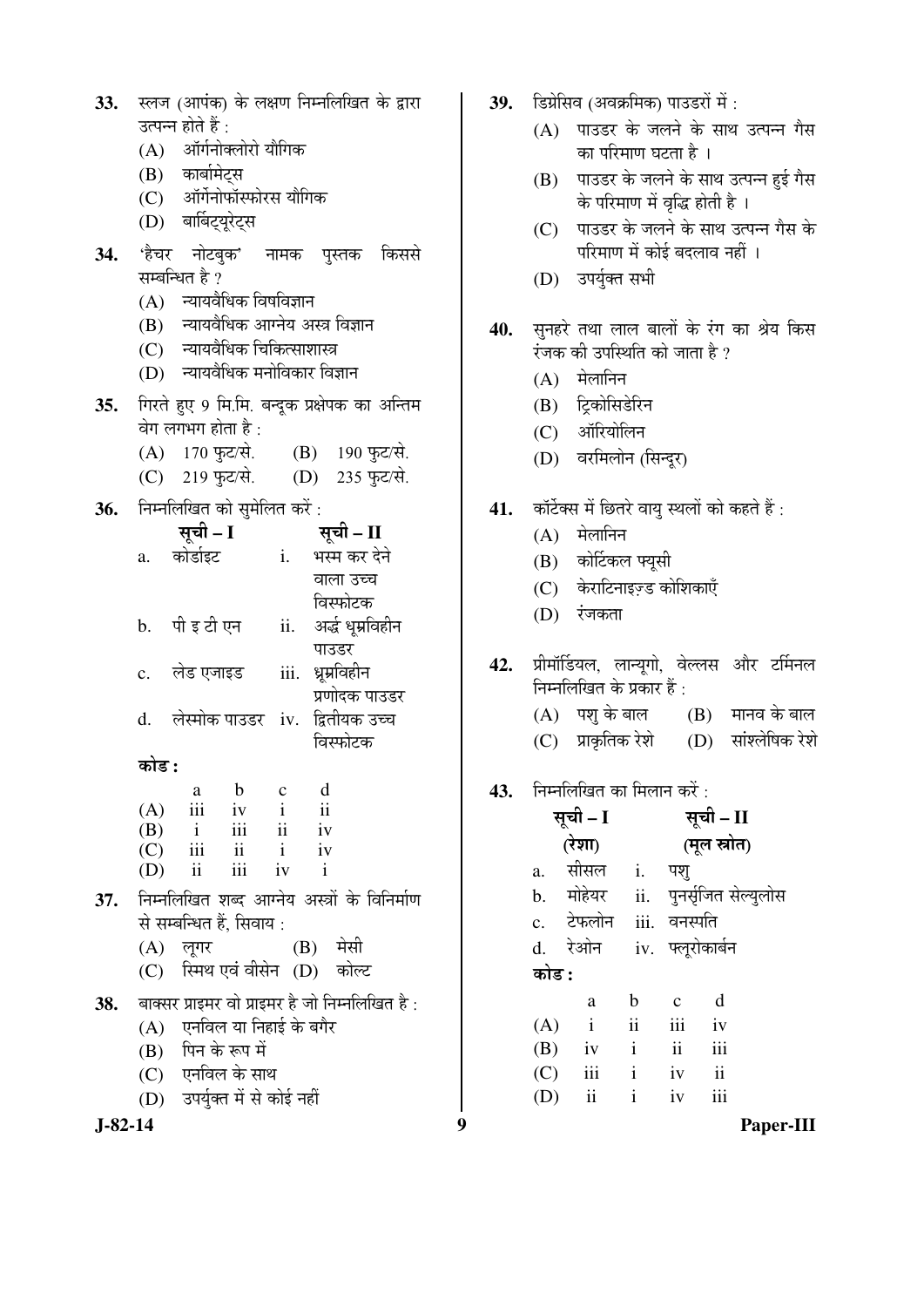- **44.** The following methods can be used for collection of fibers from crime scene, except :
	- (A) Adhesive tape
	- (B) Plaster of Paris
	- (C) Picking by forceps
	- (D) Vacumming
- **45.** Flat window pane glass is commonly called as
	- (A) Pyrex
	- (B) Boro silicate
	- (C) Sodalime silica
	- (D) All of the above
- **46.** The main constituent of Kaolinite clay soil is
	- $(A)$  CaCO<sub>3</sub>
	- (B) Hydrogen Aluminium Silicate
	- $(C)$  MgCO<sub>3</sub>
	- (D) Sodium Carbonate
- **47.** Striagraph is an instrument useful in examination of the following :
	- (A) Punch mark
	- (B) Striation tool marks
	- (C) Hackle marks on glass sheet
	- (D) Skid marks of moving vehicle
- **48.** Which of the following is not the type of tool mark ?
	- (A) Striation marks
	- (B) Compression marks
	- (C) Hackle marks
	- (D) Combination of striation and compression marks
- **49.** The following materials are most suitable for casting of tool marks :
	- a. Wood's metal
	- b. Vinylite
	- c. Plaster of Paris
	- d. Wax

- (A) a and b are correct.
- (B) a and c are correct.
- (C) b and c are correct.
- (D) c and d are correct.

### Paper-III **10** J-82-14

- **50.** Variation of **a** in tool angle may cause a significant influence on the matching of the questioned and standard tool mark of the same tool.
	- $(A)$  5°
	- (B)  $10^{\circ}$
	- (C)  $20^{\circ}$
	- (D) above 20°
- **51.** The relative density of quartz is about
	- (A) 2.45
	- (B) 2.55
	- (C) 2.65
	- (D) 3.5
- **52. is used for hastening the** setting of Plaster of Paris cast of foot print.
	- (A) Sodium bicarbonate
	- (B) Sugar
	- (C) Common salt
	- (D) Boric powder
- **53. Assertion (A) :** Eruption sequence of teeth cannot help in estimation of age of a person beyond 25 years.
	- **Reason (R) :** All the permanent teeth are supposed to be erupted by the age of 25 years.

### **Codes :**

- (A) Both (A) and (R) are correct.
- (B) (A) is correct but (R) is incorrect.
- (C) (A) is incorrect but (R) is correct.
- (D) Both (A) and (R) are incorrect.
- **54.** Which of the following tooth type is absent in primary set of teeth ?
	- (A) Incisor
	- (B) Premolar
	- (C) Canine
	- (D) Molar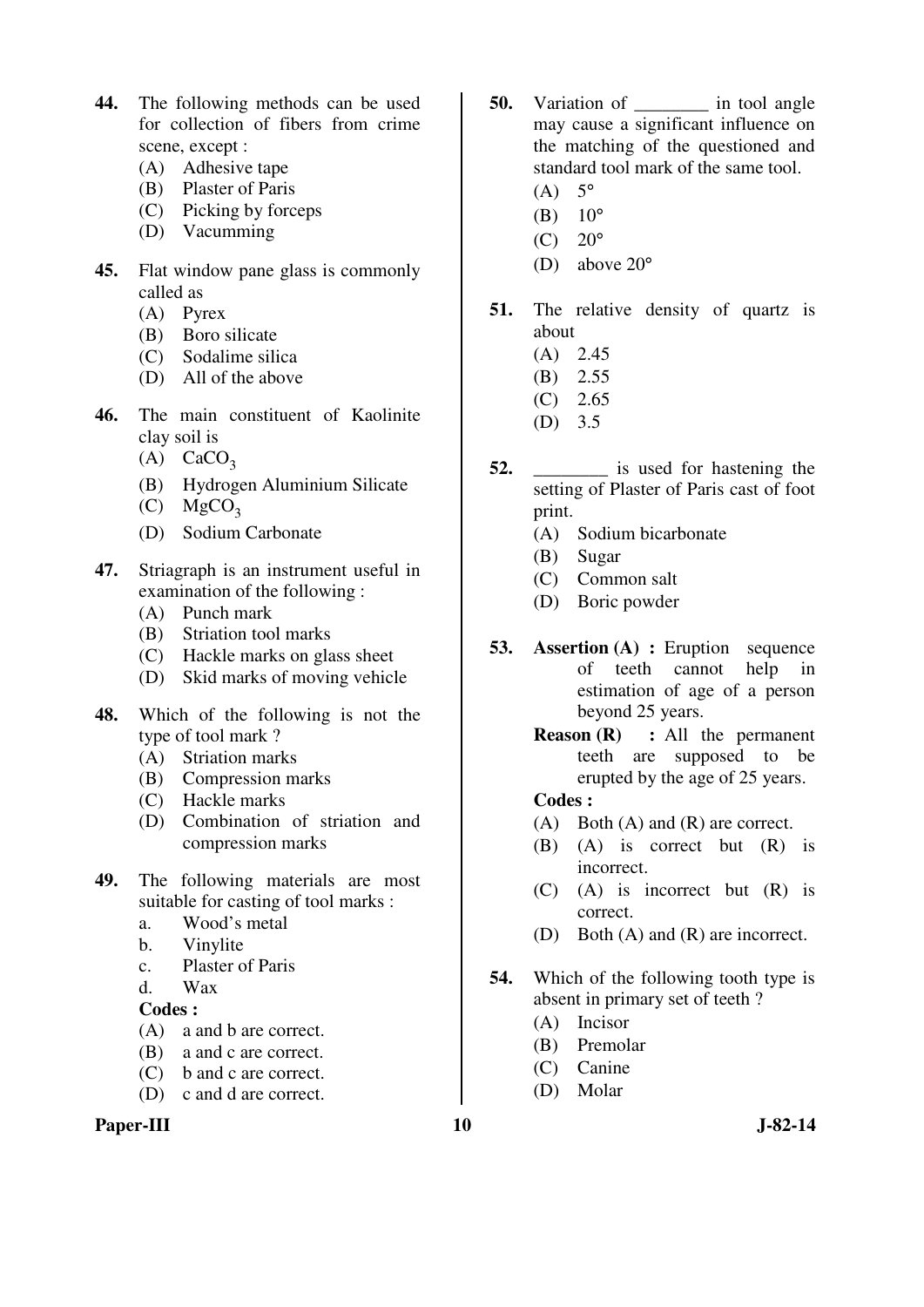| 44. अपराध स्थल से रेशों के संकलन के लिए |  |
|-----------------------------------------|--|
| निम्नलिखित पद्धतियों का उपयोग किया जा   |  |
| सकता है, सिवाय                          |  |

- (A) चेपदार टेप
- (B) प्लास्टर ऑफ पेरिस
- $(C)$  चिमटी से उठाना
- (D) वैक्यूमिंग
- 45. खिडकी के समतल शीशे का फलक आमतौर पर इस नाम से जाना जाता है:
	- $(A)$  पाइरेक्स
	- (B) बोरो सिलिकेट
	- (C) सोडालाइम सिलिका
	- (D) उपर्यक्त सभी
- 46. केओलिनाइट क्ले (मृदा) के मुख्य संघटक हैं:
	- $(A)$  CaCO<sub>3</sub>
	- (B) हाइड़ोजन अल्युमीनियम सिलिकेट
	- $(C)$  MgCO<sub>3</sub>
	- (D) सोडियम कार्बोनेट
- 47. स्ट्याग्राफ (धारीदार ग्राफ) निम्नलिखित के परीक्षण में उपयोगी उपकरण है:
	- $(A)$  पंच मार्क
	- $(B)$  रेखिल चिह्न
	- (C) ग्लास शीट पर हैकल चिह्न
	- (D) गतिमान वाहन के घसीटने के चिह्न
- 48. निम्नलिखित में से कौन सा औजार चिह्न नहीं हे ?
	- $(A)$  रेखिल चिह्न
	- (B) संपीडन (कॉम्प्रेशन) चिह्न
	- (C) हैकल मार्कुस (कंठपिच्छ चिह्न)
	- (D) रेखिल तथा संपीडन चिह्नों का संयोजन
- 49. औजार चिह्नों का साँचा बनाने के लिए कौन सी सामग्री सर्वाधिक उपयुक्त है ?
	- a. वुडस् धातु b. विनाइलाइट c. प्लास्टर ऑफ पेरिस d. मोम कोड $\cdot$
	- $(A)$  a और b सही हैं।

```
(B) a और c सही हैं ।
```

```
(C) b और c सही हैं।
```
(D)  $\,$  c और d सही हैं ।

- 50. औजार के कोण में परिवर्तन एक ही उपकरण के प्रश्नवाची तथा मानक उपकरण चिह्न के मिलान पर महत्त्वपर्ण प्रभाव डाल सकता है । (A)  $5^{\circ}$  (B)  $10^{\circ}$ 
	- $(C)$  20° (D) 20° से ज्यादा
- 51. क्वार्ट्स का सापेक्ष घनत्व लगभग कितना होता हे ?
	- (A) 2.45 (B) 2.55  $(C)$  2.65 (D) 3.5
- 52. पाद छाप का ताँचा प्लास्टर ऑफ पेरिस पर उतारने के कार्य को तेज करने के लिए किसका उपयोग किया जाता है ?
	- $(A)$  सोडियम बाइकार्बोनेट
	- $(B)$  शूगर
	- (C) कॉमन सॉल्ट (नमक)
	- (D) बोरिक पाउडर
- 53. **अभिकथन** (A) : दंत उदुभेदन अनुक्रम व्यक्ति की 25 वर्ष से अधिक आयु के अनुमान में सहायता नहीं कर सकता है)।
	- **कारण (R) :** सभी स्थायी दांत 25 वर्ष की आय तक निकल जाया करते हैं ।

## कोड़ $\cdot$

- $(A)$   $(A)$  और  $(R)$  दोनों सही हैं।
- $(B)$   $(A)$  सही है, परन्तु  $(R)$  गलत है।
- (C)  $(A)$  गलत है, परन्तु (R) सही है।
- (D)  $(A)$  और  $(R)$  दोनों गलत हैं।
- 54. निम्नलिखित में से कौन से प्रकार का दांत प्राथमिक समूह के दांतों में अनुपस्थित रहता है ?
	- (A) कृन्तक (इनसाइजर)
	- (B) अग्रचर्वणक (प्रिमोलर)
	- (C) रदनक (कैनाइन)
	- (D) चर्वणक (मोलर)
- **J-82-14 11 Paper-III**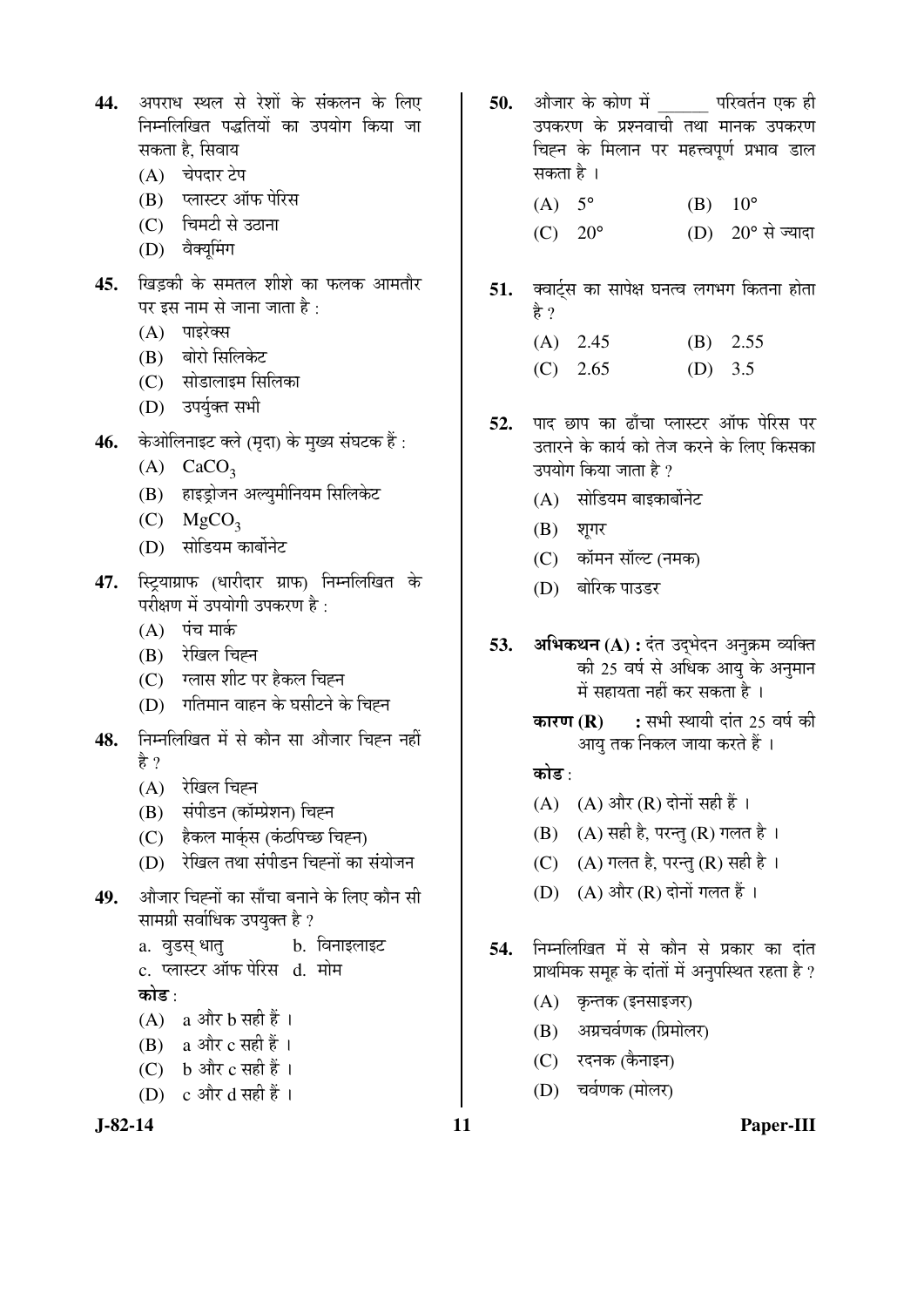| 55.           | Match the following: |         |                          |                     |              |                     |  |
|---------------|----------------------|---------|--------------------------|---------------------|--------------|---------------------|--|
|               | $List-I$             |         |                          |                     |              | $List - II$         |  |
|               |                      |         | a. Stature               |                     | 1.           | Regression          |  |
|               |                      |         | estimation               |                     |              | equation            |  |
|               |                      | b. Sex  |                          |                     | ii.          | Glabella            |  |
|               |                      |         |                          | determination       |              |                     |  |
|               |                      | c. Race |                          |                     |              | iii. Gustafson's    |  |
|               |                      |         | estimation               |                     |              | method              |  |
|               |                      | d. Age  |                          |                     |              | iv. Prognathism     |  |
|               |                      |         | estimation               |                     |              |                     |  |
| <b>Codes:</b> |                      |         |                          |                     |              |                     |  |
|               |                      |         | a                        | $\mathbf b$         | $\mathbf c$  | d                   |  |
|               | (A)                  |         | $\overline{\textbf{ii}}$ | iii                 | $\mathbf{i}$ | iv                  |  |
|               | (B)                  |         | $\mathbf{i}$             | $\ddot{\mathbf{i}}$ | iv           | iii                 |  |
|               | (C)                  |         | iii                      | iv                  | $\mathbf{i}$ | $\ddot{\mathbf{i}}$ |  |
|               | (D)                  |         | $\mathbf{i}$             | ii                  | iii          | iv                  |  |

- **56.** Microdontia is a
	- (A) Dental anomaly
	- (B) Bone anomaly
	- (C) Microscopic anomaly
	- (D) Paletal anomaly
- **57.** Sciatic notch and sub-pubic angle help in determination of
	- (A) Sex
	- (B) Age
	- (C) Stature
	- (D) All of the above
- **58.** Which of the following personal identification method was given by Bertillon ?
	- (A) Portrait Parle
	- (B) Photo-fit
	- (C) Identity kit
	- (D) Skull photo super imposition
- **59.** Haversian canal is present in
	- (A) Teeth (B) Bone
	- (C) Nose (D) Eye
- **60.** Which of the following bone is also known as Winged bone ?
	- (A) Parietal
	- (B) Sphenoid
	- (C) Frontal
	- (D) Occipital

### Paper-III **12** J-82-14

- **61.** A blind loop in handwriting can be defined as
	- (A) An incomplete loop formation
	- (B) A complete loop formation
	- (C) A loop formation completely filled with ink
	- (D) A loop formation partially filled with ink
- **62.** NFN in context of finger prints stands for
	- (A) Non Fluorescent Ninhydrin
	- (B) Non Flammable Ninhydrin
	- (C) Non Fuming Ninhydrin
	- (D) Non Fading Ninhydrin
- **63.** 5-MTN Hemiketal used for development of latent fingermarks is a
	- (A) Sulphur analog of Ninhydrin
	- (B) Alkyl analog of Ninhydrine
	- (C) Aryl analog of Ninhydrine
	- (D) Alkoxy analog of Ninhydrine
- **64.** Which of the following similarities are present both in Ball Point Pen and Gel Pen ?
	- (A) A ball as the writing tip
	- (B) A felt tip as the writing tip
	- (C) Oil based ink
	- (D) Liquid based ink
- **65.** Lead pencil contains which of the following ?
	- (A) Lead (B) Graphite
	- (C) Chromium (D) Manganese
- **66.** Transitory defect are in type script of
	- (A) Permanent nature
	- (B) Temporary nature
	- (C) Additive nature
	- (D) All of the above
- **67.** Signature written with the help of another person is known as
	- (A) Copied signature
	- (B) Guided signature
	- (C) Traced signature
	- (D) Simulated signature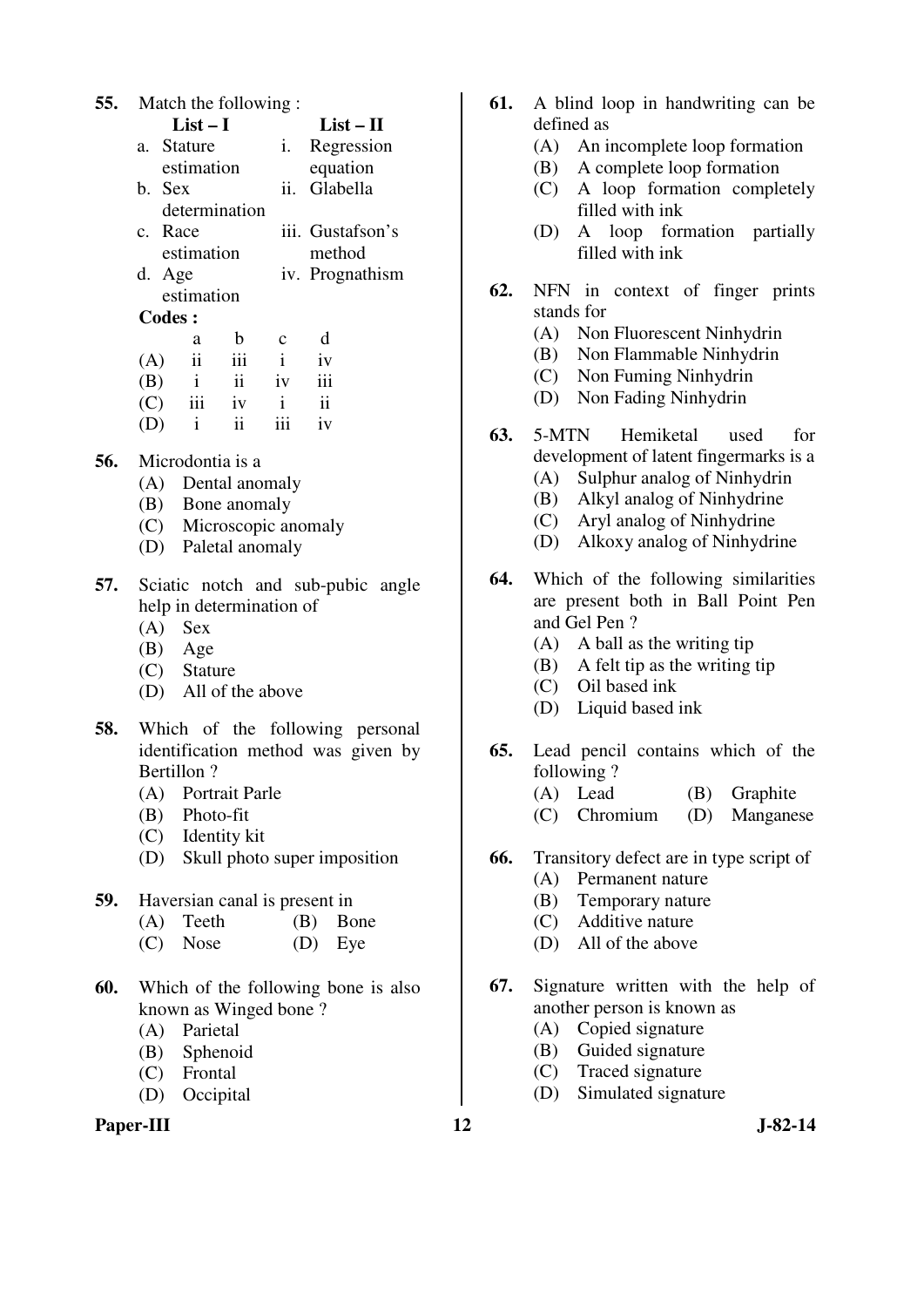| 55. | निम्नलिखित को सुमेलित करें: |  |  |
|-----|-----------------------------|--|--|
|     |                             |  |  |

| ັບ• |       |              |               |              |                                     |  |
|-----|-------|--------------|---------------|--------------|-------------------------------------|--|
|     |       | सूची - I     |               |              | सूची – II                           |  |
|     | a.    |              |               |              | कद का अनुमान <b>i</b> . समाश्रयण    |  |
|     |       |              |               |              | समीकरण                              |  |
|     |       |              |               |              | b. लिंग-निर्धारण ii. ग्लाबेला       |  |
|     |       |              |               |              | c. प्रजाति अनुमान iii. गुस्ताफसन की |  |
|     |       |              |               |              | विधि                                |  |
|     |       | d. आयु का    |               |              | iv. प्रोग्नेथिज़्म                  |  |
|     |       | अनुमान       |               |              |                                     |  |
|     | कोड : |              |               |              |                                     |  |
|     |       | a            | $\mathbf b$   | $\mathbf c$  | d                                   |  |
|     |       | $(A)$ ii     | iii           | $\mathbf{i}$ | iv                                  |  |
|     |       | $(B)$ i ii   |               | iv           | iii                                 |  |
|     |       | $(C)$ iii iv |               | $\mathbf{i}$ | $\ddot{\rm ii}$                     |  |
|     | (D)   | $\mathbf{i}$ | $\mathbf{ii}$ | iii          | iv                                  |  |
|     |       |              |               |              |                                     |  |

- **56.** माइक्रोडोन्टिया क्या है ?
	- $(A)$  दांत सम्बन्धी असंगति या कोणान्तर
	- $(B)$  अस्थि असंगति
	- (C) सूक्ष्मदर्शी सम्बन्धी असंगति
	- (D) पैलेटल असंगति
- **57.** नितम्बी खांचा (कोण) तथा उप-जघन कोण किसके निर्धारण में सहायता करते हैं ?
	- $(A)$  लिंग  $(B)$  आयु
	- (C) कद (D) उपर्युक्त सभी
- 58. निम्नलिखित में से कौन सी वैयक्तिक पहचान पद्धति बर्टिलोन द्वारा दी गई है ?
	- $(A)$  पोर्टरेट पार्ले
	- (B) फोटो-फिट
	- $(C)$  आइडेंटिटी किट
	- (D) खोपड़ी की फोटो का अध्यारोपण
- **59.** हैवर्सन नलिका किसमें उपस्थित रहती है ?
	- $(A)$  दांत  $(B)$  अस्थि
	- (C) नासिका (D) नेत्र
- **60.** निम्नलिखित में से कौन सी अस्थि को पक्षित या सपक्ष अस्थि के नाम से भी जाना जाता है ?
	- $(A)$  भित्तीय  $(B)$  स्फीनॉइड
	- (C) ललाट (D) अनुकपाल



- **61.** हस्तलिपि में एक अंध-चाप को निम्न तरह से परिभाषित कर सकते हैं :
	- $(A)$  एक अधुरी चाप बनावट
	- (B) एक सम्पूर्ण चाप बनावट
	- (C) एक चाप बनावट जो सम्पूर्ण स्याही से भरी हो
	- (D) एक चाप बनावट जो आंशिक स्याही से भरी हो
- 62. अंगलि चिह्न के संदर्भ में NFN निम्नलिखित के लिये आता है:
	- $(A)$  नॉन फ्लोरसेन्ट निनहाइडिन
	- (B) नॉन फ्लेमेबल निनहाइड्नि
	- (C) नॉन फ्यूमिंग निनहाइड्रिन
	- (D) नॉन फेडिंग निनहाइड्नि
- 63. 5-एम.टी.एन. हेमिकेटल जो अदृश्य अंगुलि चिन्ह को विकसित करने के लिये प्रयुक्त होता है. निम्नलिखित में से क्या है ?
	- $(A)$  निनहाइड़िन का सल्फर एनालाग
	- $(B)$  निनहाइड्रिन का अल्काइल एनालाग
	- $(C)$  निनहाइडिन का एराइल एनालाग
	- $(D)$  निनहाइडि़न का एलकॉक्सी एनालाग
- **64.** निम्नलिखित में से कौन सी समानताएँ बॉल <u>प्वाइन्ट पेन तथा जेल पेन दोनों में पाई जाती हैं ?</u>
	- $(A)$  गोली के रूप में लेखनी का सिरा
	- (B) तन्तु (नमदा) का बना लेखनी का सिरा
	- $(C)$  तैल आधारित स्याही
	- (D) द्रव आधारित स्याही
- 65. लेड पेन्सिल में निम्नलिखित में से क्या होता है ?
	- (A) लेड (B) ग्रेफाइट
	- (C) क्रोमियम (D) मेन्गनीज
- 66. टंकण लिपि में परिवर्तनशील त्रुटि इस प्रकार की पाई जाती है :
	- $(A)$  स्थाई  $(B)$  अस्थाई
	- (C) यौगिक (D) उपर्युक्त सभी
- 67. किसी अन्य व्यक्ति की सहायता से लिखा गया हस्ताक्षर निम्नलिखित में से क्या कहलाता है ?
	- (A) नकल किया गया हस्ताक्षर
	- $(B)$  निर्देशित हस्ताक्षर
	- (C) अनुरेखित हस्ताक्षर
	- (D) कृत्रिम हस्ताक्षर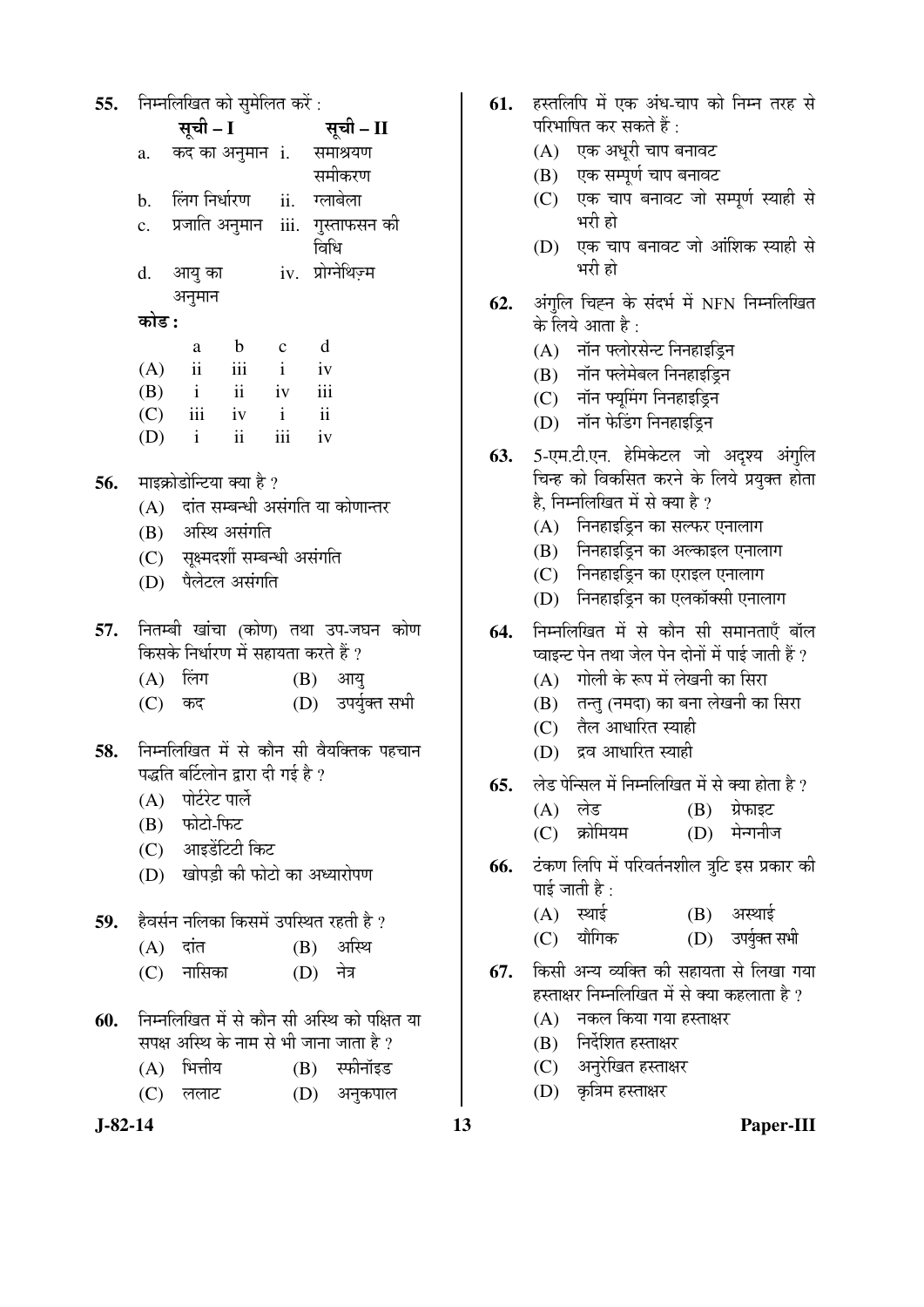- **68.** Which of the following is known as Holographic will ?
	- (A) A will written by the signatory himself
	- (B) A will written by some one else than the signatory
	- (C) A will neither written nor signed by the same person
	- (D) All of the above
- **69.** Acronyn NCR in context of document examination stands for
	- (A) No Copy Required
	- (B) No Carbon Required
	- (C) No Cursive Required
	- (D) No Copying Reported
- **70.** Which of the following glands are absent on Palmar and Plamtar surfaces ?
	- (A) Ecrine glands
	- (B) Apocrine glands
	- (C) Sebaceous glands
	- (D) None of the above
- **71.** Which of the following observations are taken into consideration in lie detection instrument test ?
	- (A) Blood pressure, pulse rate, dilation of pupils, inflammation of skin
	- (B) Respiration, blood pressure, pulse rate, galvanic skin response
	- (C) Galvanic skin response, dilated pupils, respiration, blood pressure
	- (D) Pulse rate, respiration, dilated pupils, blood pressure
- **72.** Artificial bruises can be differentiated from the true bruises on the basis of following characteristics, except :
	- (A) Trauma
	- (B) Presence of itching
	- (C) Irregular shape
	- (D) Dark brown colour
- **73.** Forensic entomology helps in crime investigations in cases of
	- (A) Suspected death
	- (B) Disturbance of crime scene
	- (C) Drug analysis
	- (D) All of the above
- **74.** These are the various types of mental deficiency, except
	- (A) Idiot
	- (B) Imbecile
	- (C) Moron
	- (D) Psychopath
- **75. Assertion (A) :** Forensic taphonomy is the study of history of body after death.
	- **Reason (R) :** Forensic taphonomy includes study of weathering of bones, scavenging disarticulation, transport of dead bodies etc. helping understanding the circumstances in which death occurred.

- (A) Both (A) and (R) are correct.
- (B) Both (A) and (R) are incorrect.
- (C) (A) is correct but (R) is incorrect.
- (D) (R) is correct but (A) is incorrect.

### Paper-III **14** J-82-14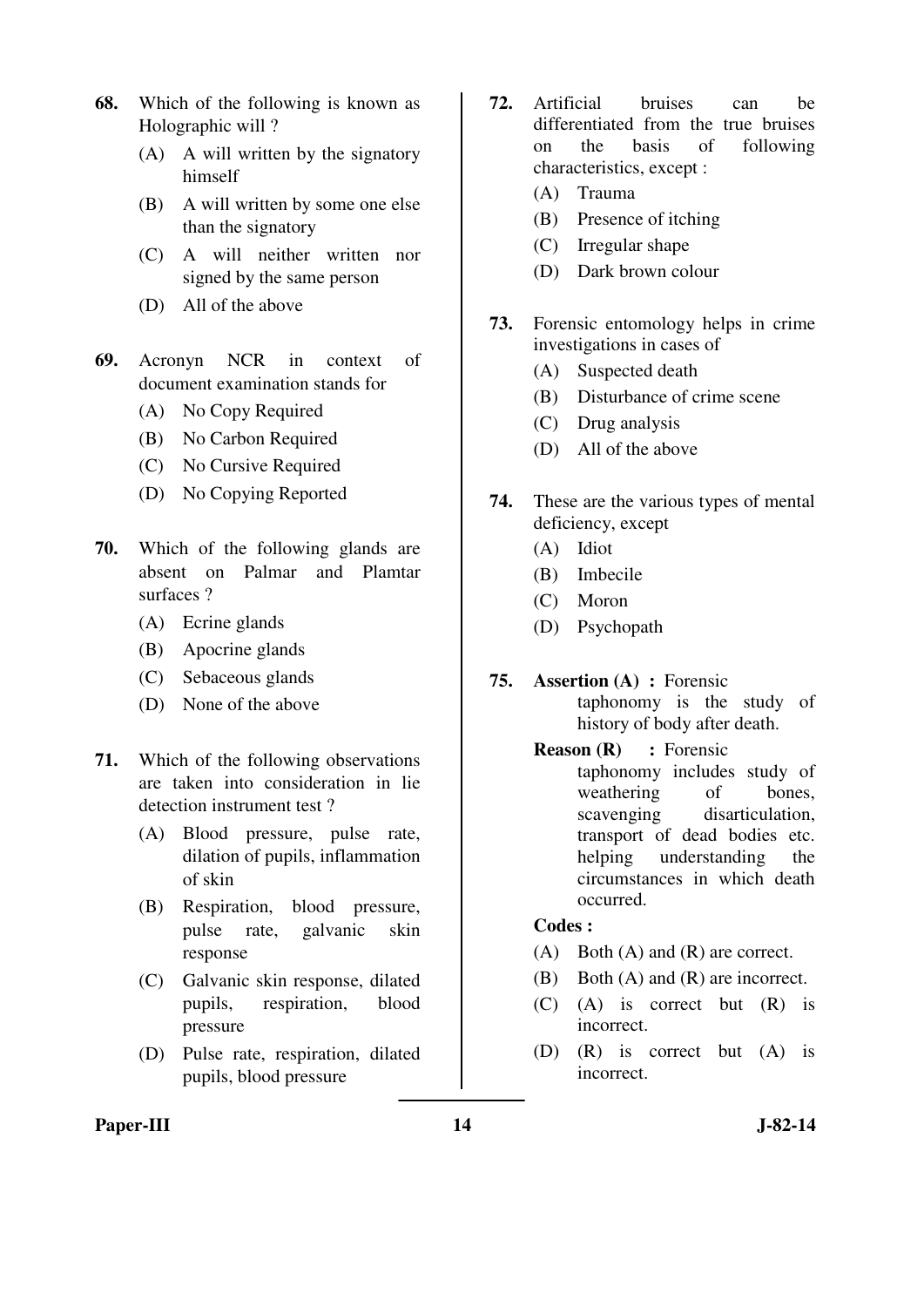- **68.** निम्नलिखित में से कौन सी होलोग्राफिक वसीयत कहलाती है  $\eta$ 
	- $(A)$  हस्ताक्षर करने वाले द्वारा स्वयं ही लिखी गई वसीयत
	- (B) हस्ताक्षर करने वाले से अन्य के द्वारा लिखी गई वसीयत
	- $(C)$  वसीयत जो एक ही व्यक्ति द्वारा न तो <u>लिखी गई न ही हस्ताक्षरित हो</u>
	- (D) उपरोक्त में से सभी
- 69. दस्तावेज परीक्षण में संक्षिप्त रूप से लिखा गया  $NCR$  का अर्थ है
	- $(A)$  नो कॉपी रिक्वायर्ड
	- (B) नो कार्बन रिक्वायर्ड
	- (C) नो कर्सिव रिक्वायर्ड
	- (D) नो कॉपींग रिपोर्टेड
- 70. हथेली तथा पैर के तलवे की सतह पर निम्नलिखित में से कौन सी प्रन्थियाँ अनुपस्थित होती हैं ?
	- $(A)$  एक्राइन ग्रन्थि
	- (B) एपोक्राइन ग्रन्थि
	- (C) सेबेसियस ग्रन्थि
	- (D) उपर्युक्त में से कोई नहीं
- 71. लाई डिटेक्शन (झूठ का पता लगाने वाले) उपकरण में निम्नलिखित का अवलोकन विचारणीय होता है $\cdot$ 
	- $(A)$  रक्त चाप, नाड़ी की गति, आँखों की पुतली का फैलना, त्वचा का सूजना
	- (B) श्वसन गति, रक्त चाप, नाड़ी की गति, प्रेरक त्वचा प्रतिक्रिया
	- (C) प्रेरक त्वचा प्रतिक्रिया, आँखों की पुतली का फैलना, श्वसन गति, रक्त चाप
	- (D) नाड़ी की गति, श्वसन गति, आँखों की पुतली का फैलना, रक्त चाप
- 72. नकली कुंदी चोट और असली कुंदी चोट को इसके अलावा इन गणों के आधार पर अलग कर सकते हैं
	- $(A)$  अपघात
	- (B) जलन की उपस्थिति
	- (C) असामान्य आकार
	- $(D)$  गाढा भरा रंग
- 73. न्यायिक कीट विज्ञान इन अपराधी केसों के अन्वेषण में उपयोगी है $\cdot$ 
	- (A) संदिग्ध मृत्यू
	- $(B)$  अपराध घटना स्थल में परिवर्तन
	- (C) मादक पदार्थ का विश्लेषण
	- (D) उपर्यक्त सभी
- 74. इसको छोड़कर ये मानसिक दुर्बलता के विभिन्न प्रकार हैं $\cdot$ 
	- (A) मूर्ख (इडियट)
	- (B) मंदबुद्धि (इम्बेसाइल)
	- (C) अल्प मंदबद्धि (मोरोन)
	- (D) मनोरोगी (साइकोपेथ)
- 75. अभिकथन (A) : न्यायवैधिक टेफोनामी को मानव शरीर का मृत्यू उपरान्त इतिहास के अध्ययन के रूप में जाना जाता है ।
	- **कारण (R) :** न्यायवैधिक टेफोनामी में पर्यावरण के कारण हड्डियों में परिवर्तन, <u>मांसखोर जानवरों द्वारा अंगविच्छेद,</u> मृतक का परिवहन द्वारा स्थानान्तरण आदि का अध्ययन, मृत्यु होने की परिस्थितियों को जानने के लिए किया जाता है ।

### कोड $\cdot$

- (A)  $(A)$  और  $(R)$  दोनों सही हैं।
- $(B)$   $(A)$  और  $(R)$  दोनों गलत हैं।
- (C)  $(A)$  सही है, परन्तु (R) गलत है।
- $(D)$   $(R)$  सही है, परन्तु $(A)$  गलत है।

### **J-82-14 15 Paper-III**